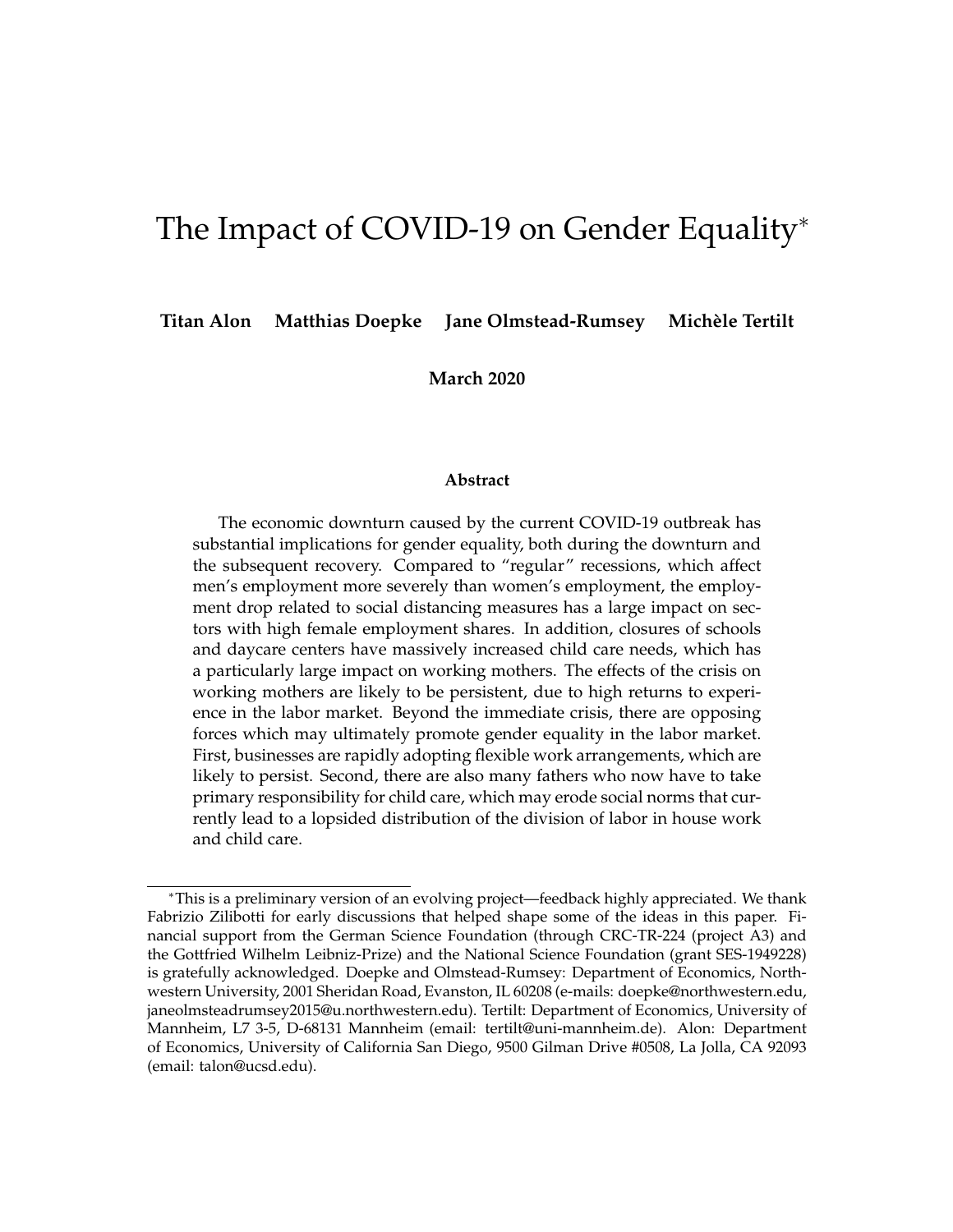## **1 Introduction**

It has by now become clear that the COVID-19 pandemic is not only a global health emergency, but is also leading to a major global economic downturn. In this paper, we provide some first results on how this economic downturn is going to affect women and men differently, and what the main long-run repercussions for gender equality may be.

We start by providing evidence that the effects of the current crisis on women versus men are likely to be sharply distinct from those of other economic downturns. In recent recessions such as the one in 2008, job losses for men were much higher than for women. One reason is that relatively more men work in industries heavily affected by a "standard" downturn (such as manufacturing and construction), while women's employment is concentrated in less cyclical sectors such as health care and education. In contrast, the current crisis has a big impact on service occupations with high female employment shares, such as restaurants and hospitality.

An even more important channel for differential impacts on women and men is that in the course of the pandemic, most US states along with other countries have decided to close schools and daycare facilities. Worldwide more than 1.5 billion children are out of school right now.<sup>[1](#page-1-0)</sup> This has dramatically increased the need for childcare. In addition, grandparent-provided childcare is now discouraged due to the higher mortality rate for the elderly, and given social distancing measures, sharing childcare with neighbors and friends is very limited also. Thus, most families have no choice but to watch their kids themselves. Based on the existing distribution of child care duties in most families, mothers are likely to be more affected than fathers. Single mothers, of which there are many in the United States, and who are often in a disadvantaged economic position to begin with, will take the biggest hit.

Taken together, these factors suggest that the COVID-19 pandemic will have a disproportionate negative effect on women and their employment opportuni-ties.<sup>[2](#page-1-1)</sup> The effects of this shock are likely to outlast the actual epidemic. A sizeable

<span id="page-1-0"></span><sup>&</sup>lt;sup>1</sup>Estimated by UNESCO, as of March 25, 2020.

<span id="page-1-1"></span> $2$ In terms of mortality from the disease itself, it appears men are slightly more at risk than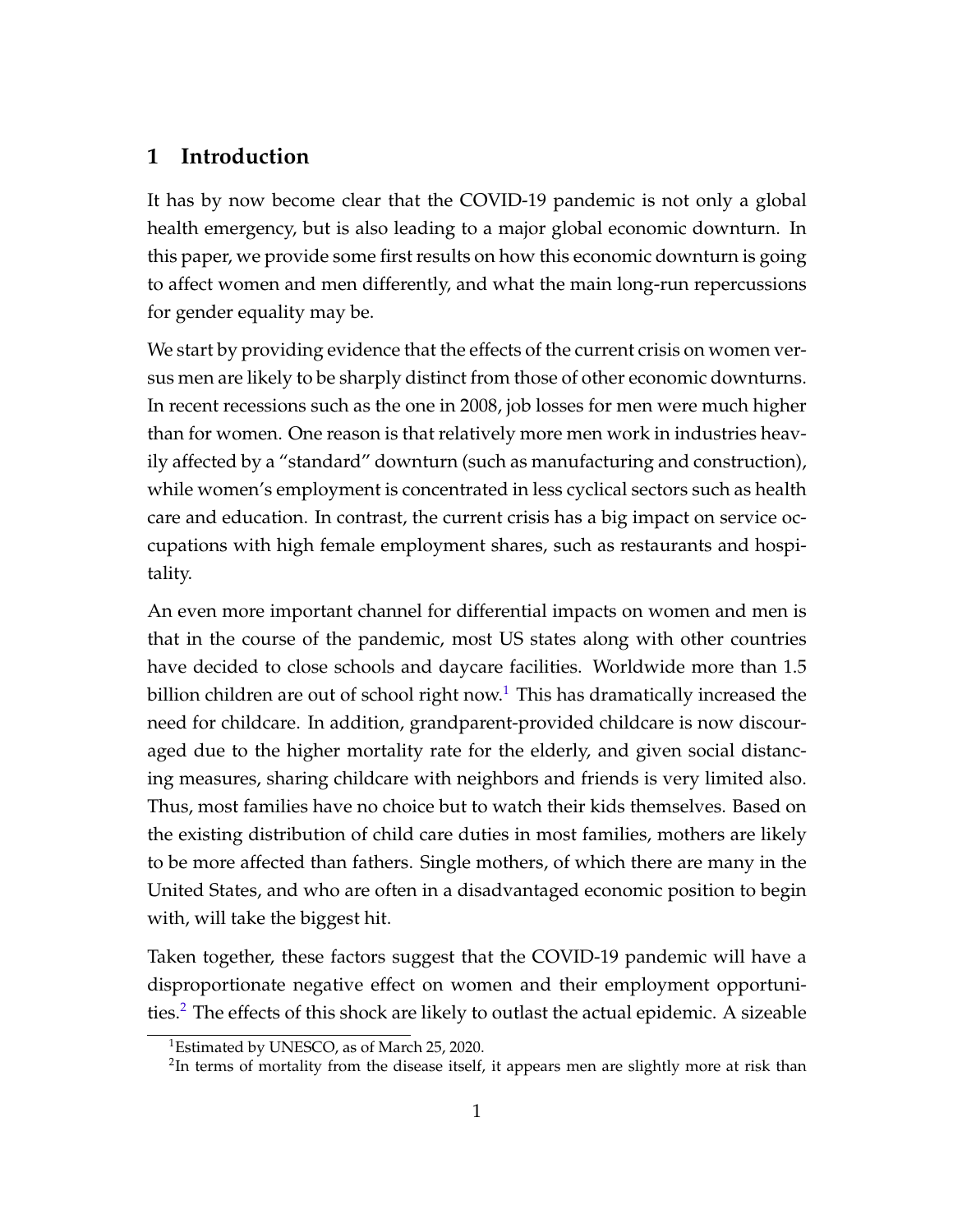literature documents that earnings losses from job losses are highly persistent [\(Stevens 1997\)](#page-29-0) and much more severe when they occur in recessions [\(Davis and](#page-27-0) [von Wachter 2011\)](#page-27-0). Workers who lose jobs now forgo returns to experience and are likely to have less secure employment in the future [\(Jarosch 2015\)](#page-28-0). The consequences are not just limited to those who lose jobs, but also those who were about to enter the labor market for the first time.<sup>[3](#page-2-0)</sup>

Despite this gloomy outlook, we also believe that the COVID-19 crisis can bring about some changes that have the potential to reduce gender inequality in the labor market in the long term. We start by noting that today, a large part of gender inequality in the labor market is related to an unequal division of labor in the household. Even though the labor force participation of women is now close to or equal to that of men in most industrialized countries, women continue to provide a disproportionate share of housework (such as cooking and cleaning) and childcare. A recent literature in labor economics has documented that the gender pay gap is closely related to (expected and actual) child birth. $4$  From this perspective, long-run progress towards more gender equality is likely to stem primarily from changes in social norms and expectations that lead towards a more equal division of labor within the home.

We can identify at least two channels through which the COVID-19 pandemic is likely to accelerate changing social norms and expectations. One is on the side of employers. Many businesses are now becoming much more aware of the childcare needs of their employees and respond by rapidly adopting more flexible work schedules and telecommuting options. Through learning by doing and changing norms, some of these changes are likely to prove persistent. As a result, in many places mothers and fathers alike will gain flexibility in meeting the combined demands of having a career and running a family. Since currently women are more exposed to these competing demands, they stand to benefit disproportionately.

women [\(China Center for Disease Control 2020\)](#page-27-1). If current efforts to contain the spread of the epidemic are successful, however, many more people will be affected by the economic repercussions of the pandemic rather than the disease itself.

<span id="page-2-0"></span><sup>3</sup>See, for example, [Altonji, Kahn, and Speer \(2016\)](#page-27-2), [Oreopoulos, von Wachter, and Heisz \(2012\)](#page-29-1), and [Schwandt and von Wachter \(2019\)](#page-29-2).

<span id="page-2-1"></span><sup>4</sup>See, for example, [Kleven, Landais, and Søgaard \(2019\)](#page-29-3), [Kleven et al. \(2019\)](#page-28-1), and [Gallen \(2018\)](#page-28-2).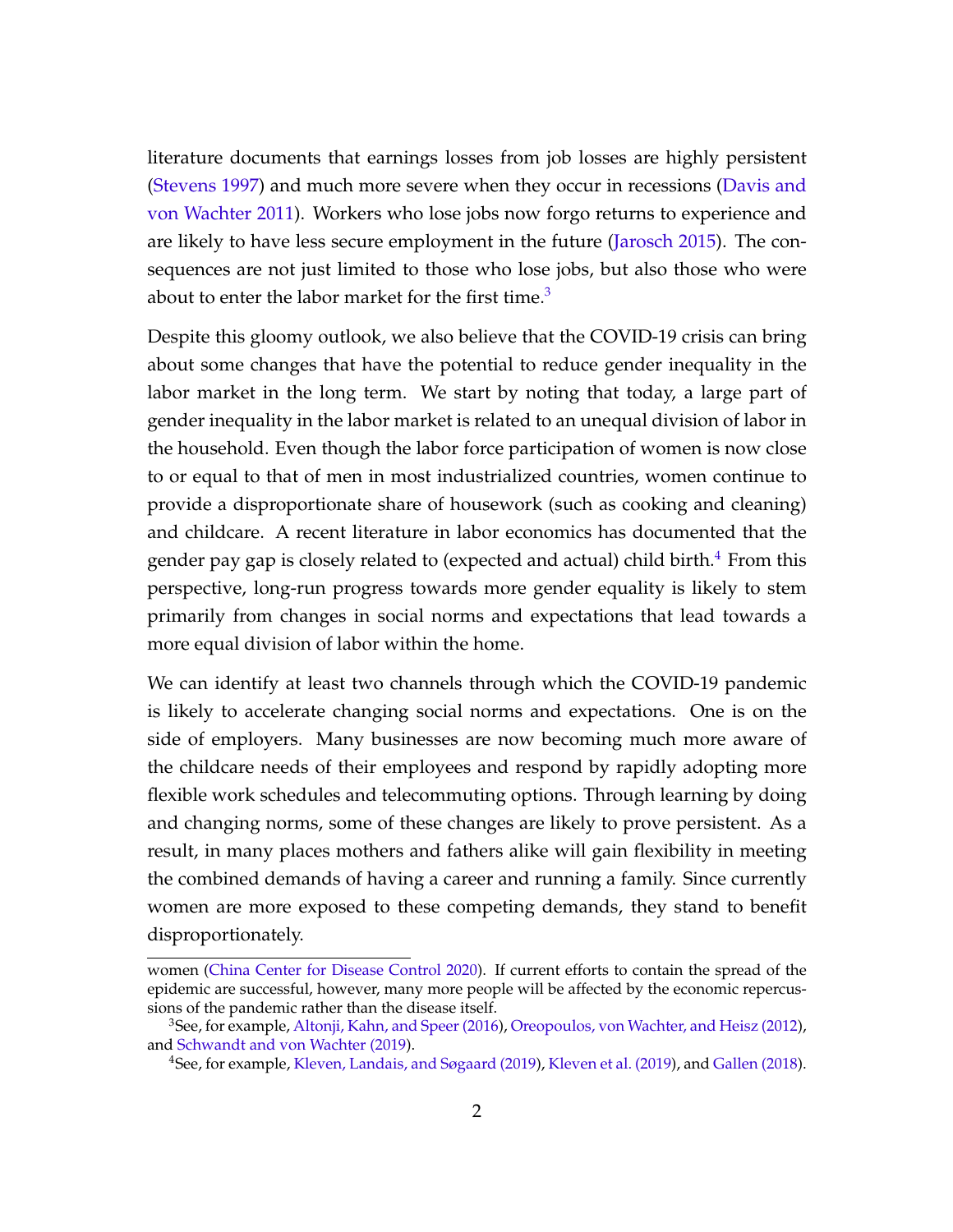A second channel runs through social norms and role models in individual families. While in many cases mothers will pick up a large share of the additional childcare (and home schooling) during the crisis, there will also be a sizeable fraction of families where role models will be reversed. Many medical doctors are women, as are most nurses. Other critical businesses that will continue operating during the crisis include grocery stores and pharmacies, both of which feature high female employment shares. A sizeable fraction of women working in such areas are married to men who will either lose employment during the crisis or will be able to work from home (e.g., many office workers). In such families, many men will inevitably turn into the main providers of child care. The literature on policy changes that engineer a similar change (e.g., "daddy months" and other forms of paternity leave) suggest that such a reallocation of duties within the household is likely to have persistent effects on gender roles and the division of labor.<sup>[5](#page-3-0)</sup>

In this paper, we combine insights from the existing literature with data on the distribution of women, men, and couples across occupations as well as time-use data on the division of labor in the household to shed more lights on the channels through which the COVID-19 pandemic affects gender inequality. Even though we identify at least some channels that could ultimately have beneficial effects, we emphasize that the short-run challenges posed by the crisis are severe, and especially so for single mothers and other families with a lack of ability to combine work with caring for children at home. We conclude by discussing policy options that could be used to deal with these specific challenges.

## **2 The Effect of COVID-19 on Employment**

The social distancing measures and stay-at-home orders imposed in many US states and other countries during the COVID-19 crisis are having a large impact on employment, leading to a sharp rise in unemployment and other workers being given reduced hours or temporarily furloughed. In this section, we discuss

<span id="page-3-0"></span><sup>&</sup>lt;sup>5</sup>See for example [Farré and González \(2019\)](#page-28-3) for evidence from Spain and for evidence from [Tamm \(2019\)](#page-29-4) for Germany that paternity leave leads a persistent increase in fathers' involvement in childcare. However, [Ekberg, Eriksson, and Friebel \(2013\)](#page-27-3) do not find an effect of "daddy months" in Sweden in father's likelihood to take medical leave to care for children.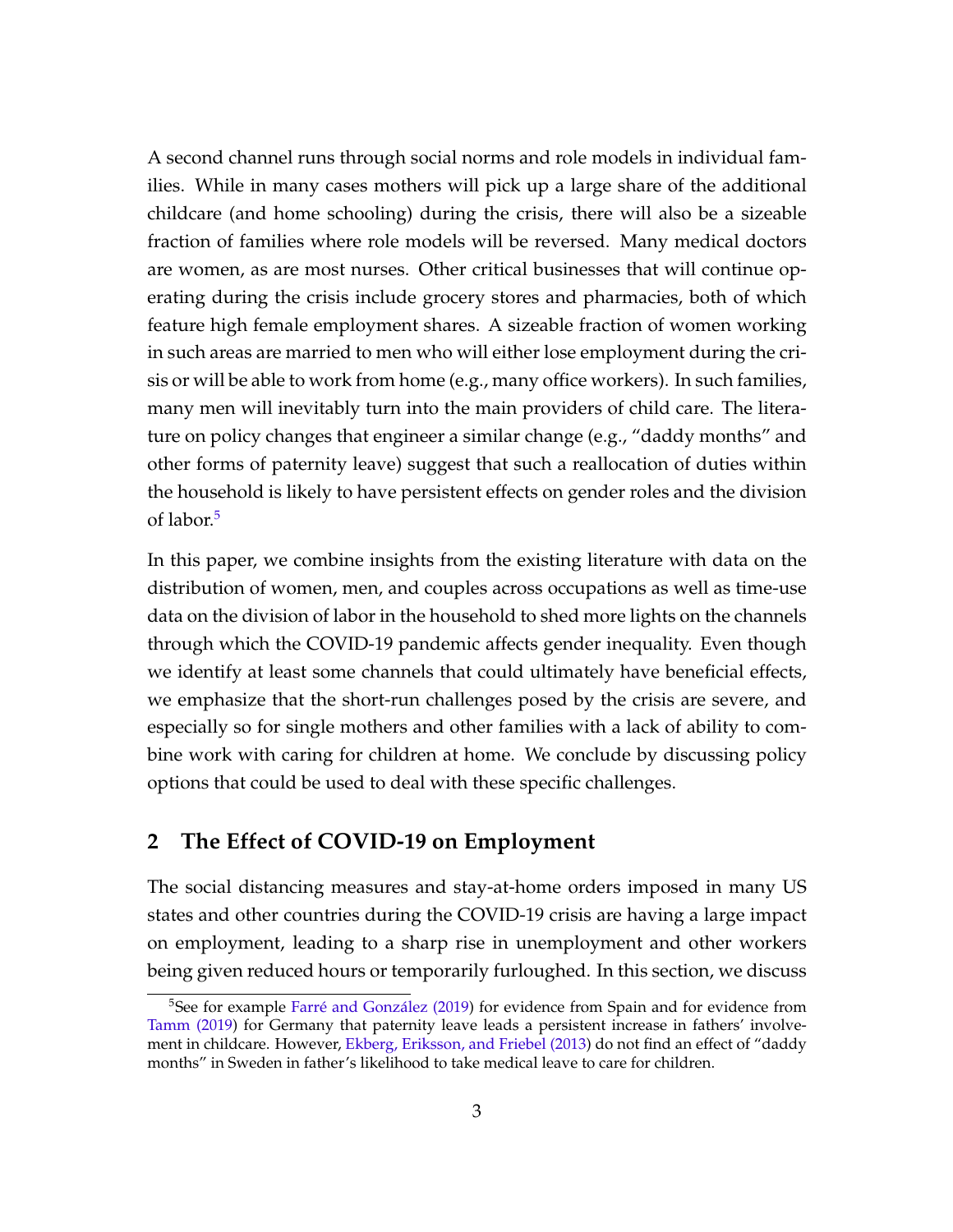how the impact of this contraction in employment on female versus male workers differs from previous economic downturns.

#### **2.1 Gender Differences in Usual Downturns**

In economic downturns preceding the current crisis, including the large recession of 2008–2009, the employment of male workers was usually affected more strongly than the employment of female workers. [Doepke and Tertilt \(2016\)](#page-27-4) summarize evidence on how employment varies over the business cycle for women and for men. Table [1](#page-5-0) (adapted from [Doepke and Tertilt \(2016\)](#page-27-4)) shows that women's aggregate labor supply is less volatile overall compared to men (here total volatility is measured as the percentage standard deviation of the Hodrick-Prescott residual of average labor supply per person). For cyclical volatility, i.e., the component of overall volatility that is correlated with aggregate economic fluctuations, the gap between women and men is even larger. For the period 1989–2014, men account for more than three quarters of overall cyclical fluctuations in em-ployment, and women for less than one quarter.<sup>[6](#page-4-0)</sup>

Figure [2.1](#page-6-0) (also from [Doepke and Tertilt \(2016\)](#page-27-4)) provides a graphical illustration of these results by displaying the cyclical component of hours worked for different groups from 1962 to 2014. It is apparent that male hours are much more volatile than that of women, with married women having the lowest volatility in hours worked.

The existing literature points out multiple reasons for why female employment usually varies less over the cycle. One reason is insurance in the family—women's employment may be less affected by downturns precisely because some married women increase their labor supply to compensate for unemployment or higher unemployment risk of their husbands.<sup>[7](#page-4-1)</sup> One indication for the role of this channel is that in Table [1](#page-5-0) and Figure [2.1,](#page-6-0) the cyclical volatility of labor supply is much lower for married women (to whom the family insurance channel applies) compared to women who are single. Still, within-family insurance is not the only

<span id="page-4-0"></span> $6$ The role of women in aggregate fluctuations has changed substantially over time due to rising female labor force participation; see, e.g., [Albanesi \(2020\)](#page-27-5) and [Fukui, Nakamura, and Steinsson](#page-28-4) [\(2019\)](#page-28-4).

<span id="page-4-1"></span><sup>&</sup>lt;sup>7</sup>See [Ellieroth \(2019\)](#page-27-6) for a study documenting the quantitative importance of this mechanism.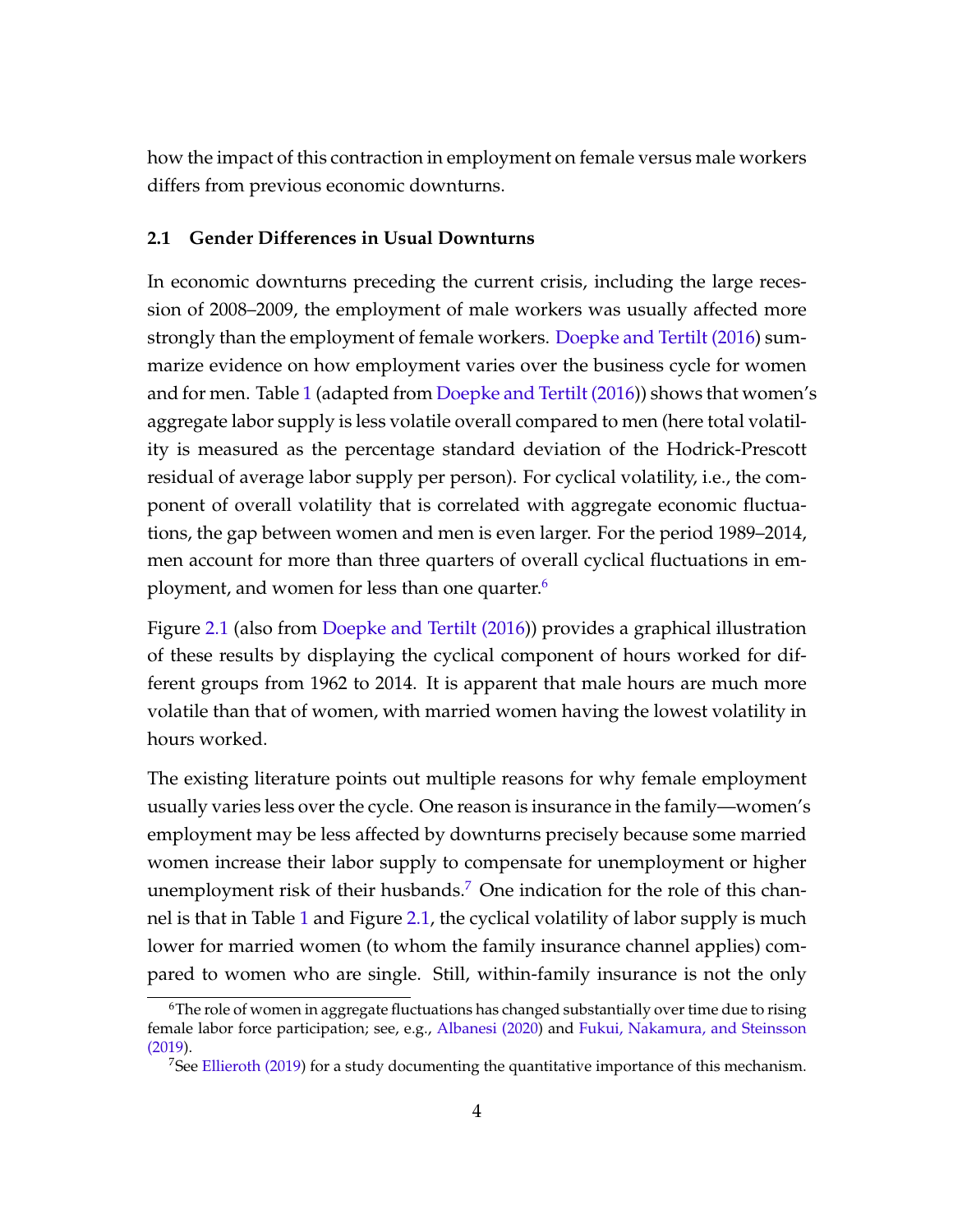|                            |       | All   |       | Married   |       | Single |       |
|----------------------------|-------|-------|-------|-----------|-------|--------|-------|
|                            | Total | Women | Men   | Women     | Men   | Women  | Men   |
|                            |       |       |       | 1962-2014 |       |        |       |
| <b>Total Volatility</b>    | 1.25  | 1.04  | 1.46  | 1.04      | 1.25  | 1.33   | 2.33  |
| Cyclical Volatility        | 0.99  | 0.72  | 1.18  | 0.67      | 1.01  | 0.74   | 1.68  |
| <b>Hours Share</b>         |       | 38.09 | 61.91 | 23.90     | 47.71 | 14.19  | 14.20 |
| <b>Volatility Share</b>    |       | 27.22 | 72.78 | 16.20     | 48.98 | 10.64  | 24.17 |
|                            |       |       |       | 1962-1988 |       |        |       |
| <b>Total Volatility</b>    | 1.35  | 1.19  | 1.48  | 1.26      | 1.36  | 1.37   | 2.44  |
| Cyclical Volatility        | 1.08  | 0.87  | 1.19  | 0.87      | 1.09  | 0.79   | 1.65  |
| <b>Hours Share</b>         |       | 33.71 | 66.29 | 21.99     | 55.29 | 11.72  | 11.00 |
| <b>Volatility Share</b>    |       | 27.14 | 72.86 | 18.02     | 56.29 | 8.67   | 17.02 |
|                            |       |       |       | 1989-2014 |       |        |       |
| <b>Total Volatility</b>    | 1.15  | 0.87  | 1.47  | 0.79      | 1.16  | 1.30   | 2.25  |
| <b>Cyclical Volatility</b> | 0.91  | 0.51  | 1.23  | 0.38      | 0.95  | 0.70   | 1.82  |
| Hours Share                |       | 42.64 | 57.36 | 25.89     | 39.83 | 16.75  | 17.53 |
| <b>Volatility Share</b>    |       | 23.68 | 76.32 | 10.80     | 41.51 | 12.88  | 34.81 |

<span id="page-5-0"></span>Table 1: Volatility of Hours Worked in the USA, by Gender and Marital Status

*Note: All data from Current Population Survey, March and Annual Social and Economic Supplements, 1962 to 2014. Total volatility is the percentage standard deviation of the Hodrick-Prescott residual of average labor supply per person in each group. Cyclical volatility is the percentage deviation of the predicted value of a regression of the HP-residual on the HP-residual of GDP per capita. Hours share is share of each component in total hours. Volatility share is share of each group in the cyclical volatility of total hours.*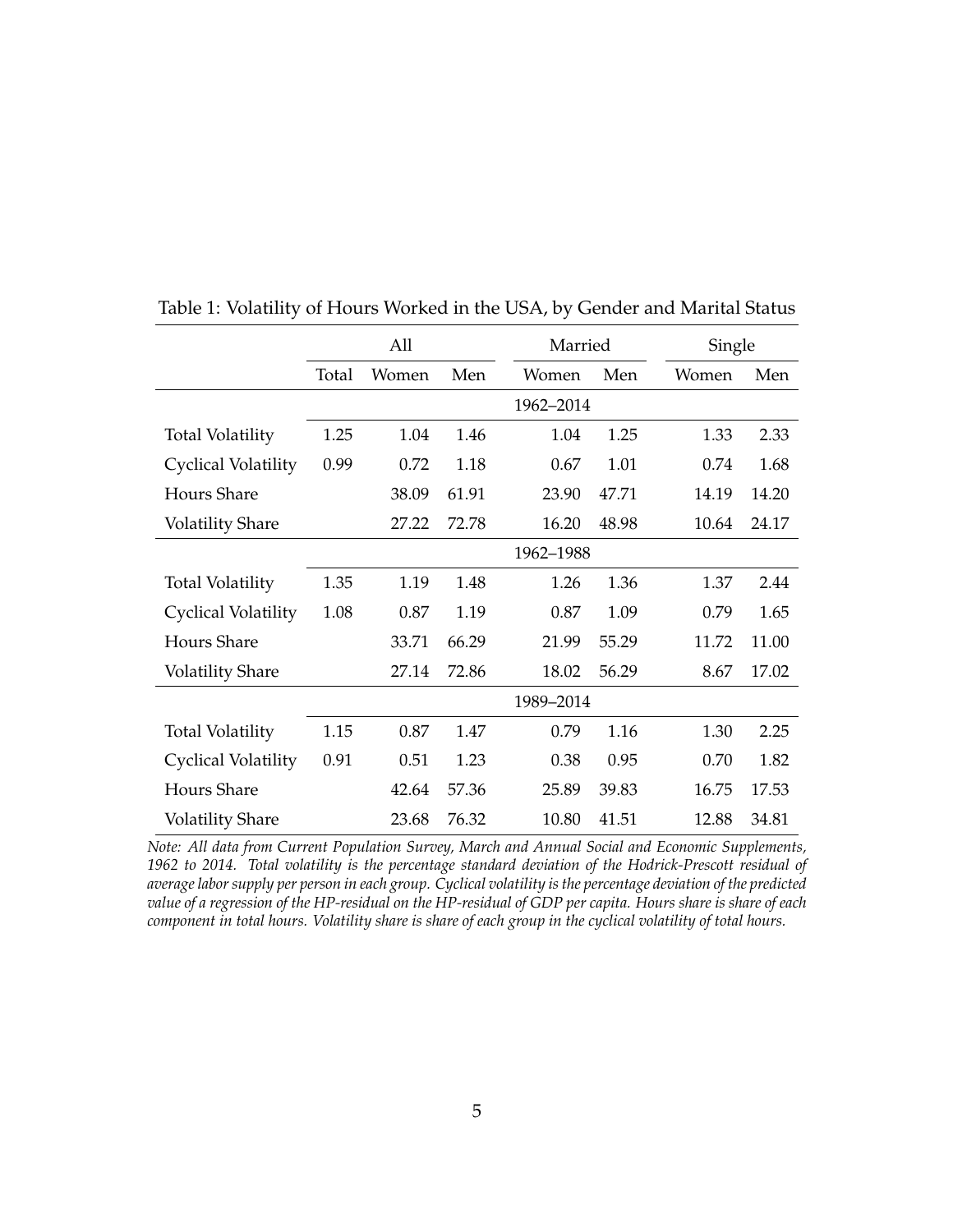

<span id="page-6-0"></span>

*Note: data on average weekly work hours for United States (Cyclical component is deviation from Hodrick-Prescott trend, smoothing parameter 6.25. Source: Current Population Survey, March and Annual Social and Economic Supplements, 1962 to 2014.*

channel. We can see this, for example, by noting that there is also a large volatility gap between single women and single men.

A second important channel is the different sectoral composition of female and male employment. In typical recessions, sectors such as manufacturing and residential construction are much more severely affected compared to, say, education and health care. Men's employment is on average more concentrated in sectors with a high cyclical exposure, whereas women are highly represented in sectors with relatively stable employment over the cycle. These facts are documented in a recent paper by [Coskun and Dalgic \(2020\)](#page-27-7). For example, they find that in two sectors, "Government" and "Education and Health Services," employment is actually countercyclical. These two sectors account for 40 percent of women's employment, but only 20 percent of men's employment. Conversely, the highly cyclical sectors of "Manufacturing," "Construction," and "Trade, Transportation, Utilities" account for 46 percent of male but only 24 percent of female employ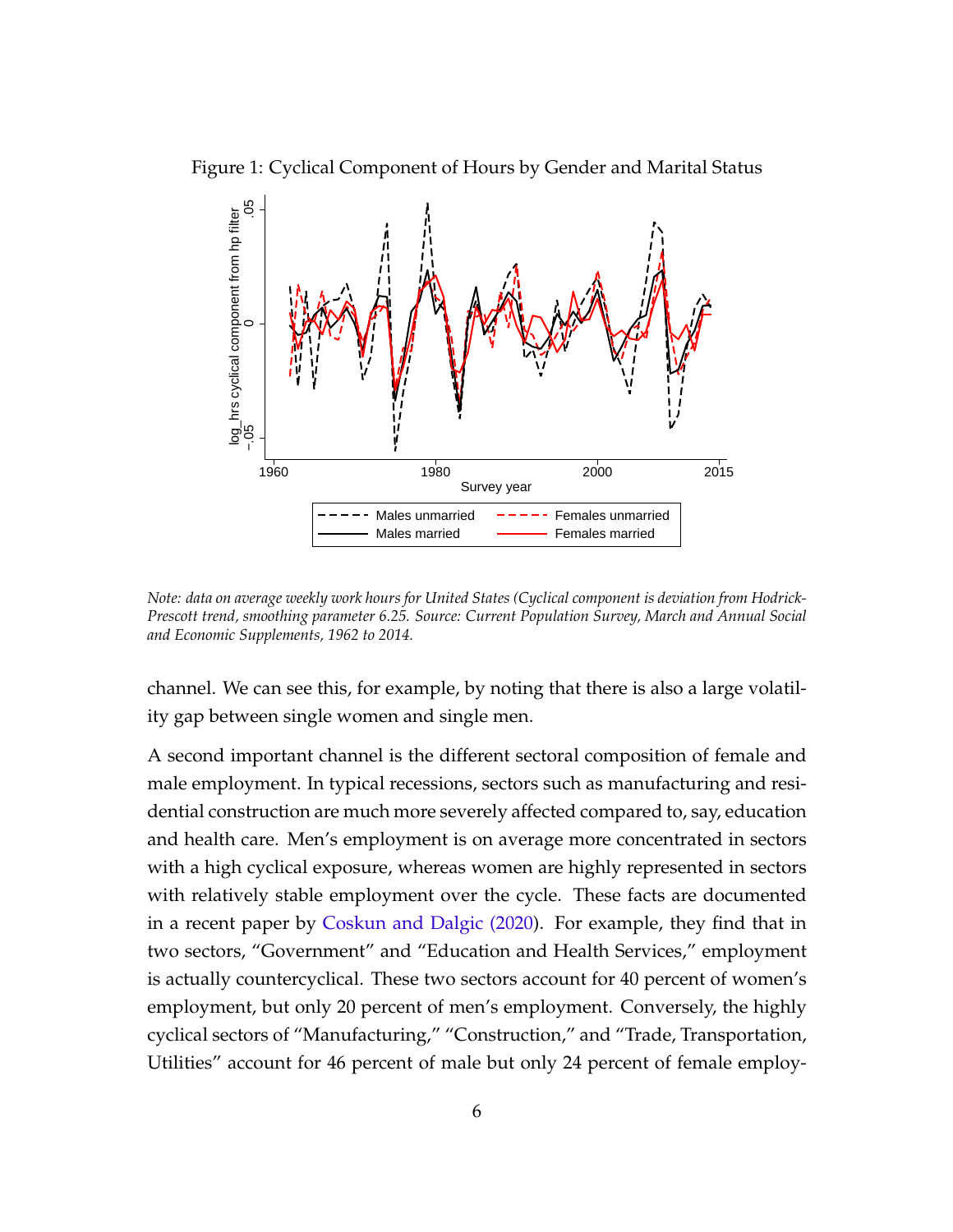ment.

These two channels are not exhaustive, and neither are they independent—for example, some women may choose to work in a countercyclical sector to compensate for their husbands' cyclical employment risk. But the bottom line is clear: past downturns have affected men's employment much more severely than that of women.

## <span id="page-7-0"></span>**2.2 Gender Differences Based on Sectors Most Affected by COVID-19**

We now turn to what is different about the current downturn during the COVID-19 pandemic. A principal difference is which sectors of the economy are likely to be most affected. Two factors are especially important:

- 1. Whether demand for the sector's output is affected by stay-at-home orders (e.g., no impact on sectors deemed "critical," such as pharmacies and grocery stores; large negative effect on sectors such as travel and hospitality).
- 2. Whether the nature of the work in the sector allows for telecommuting or not (e.g., larger impact on manufacturing vs. higher education and business services).

To assess how women and men in the labor market are exposed to the crisis, Table [2](#page-8-0) provides an overview of how the dimensions of "critical" and "telecommutable" matter for male and female workers. Using data from the American Time Use Survey (ATUS) in 2017 and 2018, the table gives the fraction of workers in a given occupation that say that they are able to telecommute and whether they actually do telecommute. Occupations vary immensely by whether people say they are able to telecommute—ranging from 3% for *transportation and material moving* to 78% for *computer and mathematical*. The effective actual time that people do telecommute in normal times is small, however, as the third column in the table shows. For the current situation, however, the *ability* is a lot more relevant than past behavior.

To get a sense of what fraction of men and women work in telecommutable jobs, consider occupations where at least 50 percent of workers state they are able to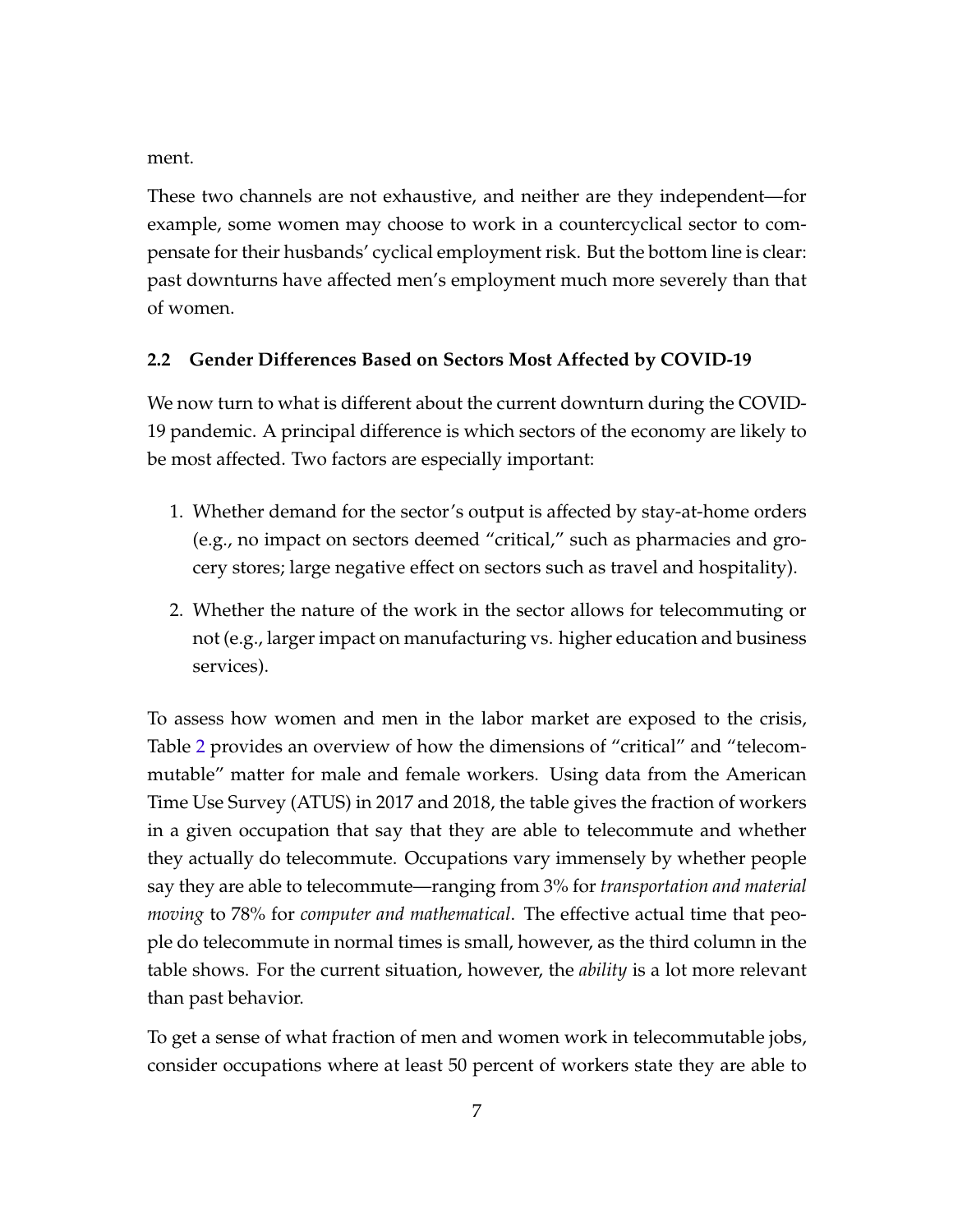| Occupation                                     |       | Able to TC Effective Annual TC Employed Men Employed Women Critical Occupation |       |       |   |
|------------------------------------------------|-------|--------------------------------------------------------------------------------|-------|-------|---|
| Transportation and Material Moving             | 3%    | 1                                                                              | 10%   | 2%    | ✓ |
| Food Preparation and Serving                   | $4\%$ | 2                                                                              | $4\%$ | 6%    |   |
| Building and Grounds Cleaning and Maintenance  | $4\%$ | 4                                                                              | $4\%$ | 3%    |   |
| Production                                     | $4\%$ | 4                                                                              | 8%    | 3%    |   |
| Healthcare Support                             | $8\%$ | 13                                                                             | $1\%$ | $4\%$ | ✓ |
| Construction                                   | 10%   | 4                                                                              | 8%    | $0\%$ |   |
| Farming, Fishing, and Forestry                 | 11%   | 1                                                                              | $1\%$ | $0\%$ | ✓ |
| Installation, Maintenance, and Repair          | 11%   | 10                                                                             | $6\%$ | $0\%$ | ✓ |
| Extraction                                     | 13%   | 1                                                                              | $0\%$ | $0\%$ |   |
| Personal Care and Service                      | 13%   | 21                                                                             | $2\%$ | 6%    |   |
| <b>Protective Service</b>                      | 14%   | 4                                                                              | 3%    | $1\%$ | ✓ |
| Healthcare Practitioners and Technicians       | 16%   | 17                                                                             | 3%    | 10%   | ✓ |
| Technicians                                    | 18%   | 3                                                                              | $0\%$ | $0\%$ |   |
| Office and Administrative Support              | 26%   | 24                                                                             | $7\%$ | 19%   |   |
| Sales and Related                              | 33%   | 35                                                                             | 10%   | 10%   |   |
| Education, Training, and Library               | 37%   | 36                                                                             | 3%    | 10%   |   |
| Community and Social Services                  | 46%   | 46                                                                             | $1\%$ | 2%    |   |
| Life, physical, and social science             | 54%   | 24                                                                             | $1\%$ | $1\%$ |   |
| Arts, Design, Entertainment, Sports, and Media | 57%   | 45                                                                             | $2\%$ | 2%    |   |
| Management, business, science, and arts        | 63%   | 44                                                                             | 13%   | 9%    |   |
| Legal                                          | 64%   | 35                                                                             | $1\%$ | $1\%$ |   |
| Business operations specialists                | 66%   | 60                                                                             | $2\%$ | 3%    |   |
| Architecture and engineering                   | 67%   | 36                                                                             | 3%    | $1\%$ |   |
| Financial specialists                          | 68%   | 37                                                                             | $2\%$ | 3%    |   |
| Computer and Mathematical                      | 78%   | 66                                                                             | $4\%$ | 2%    |   |

## <span id="page-8-0"></span>Table 2: Labor Force Across "Critical" and "Telecommutable" Occupations.

*Note: The table reports the share of individuals in each occupation reporting they were able to work from home (column 1); the effective total days a year they actually did work from home (column 2); the share of all employed men and women in each occupation (column 3-4); and whether the occupation seems critical during the COVID-19 crisis. See the Appendix for an expanded set of results. Data Source: American Time Use Survey 2017-2018; American Community Survey 2017-2018.*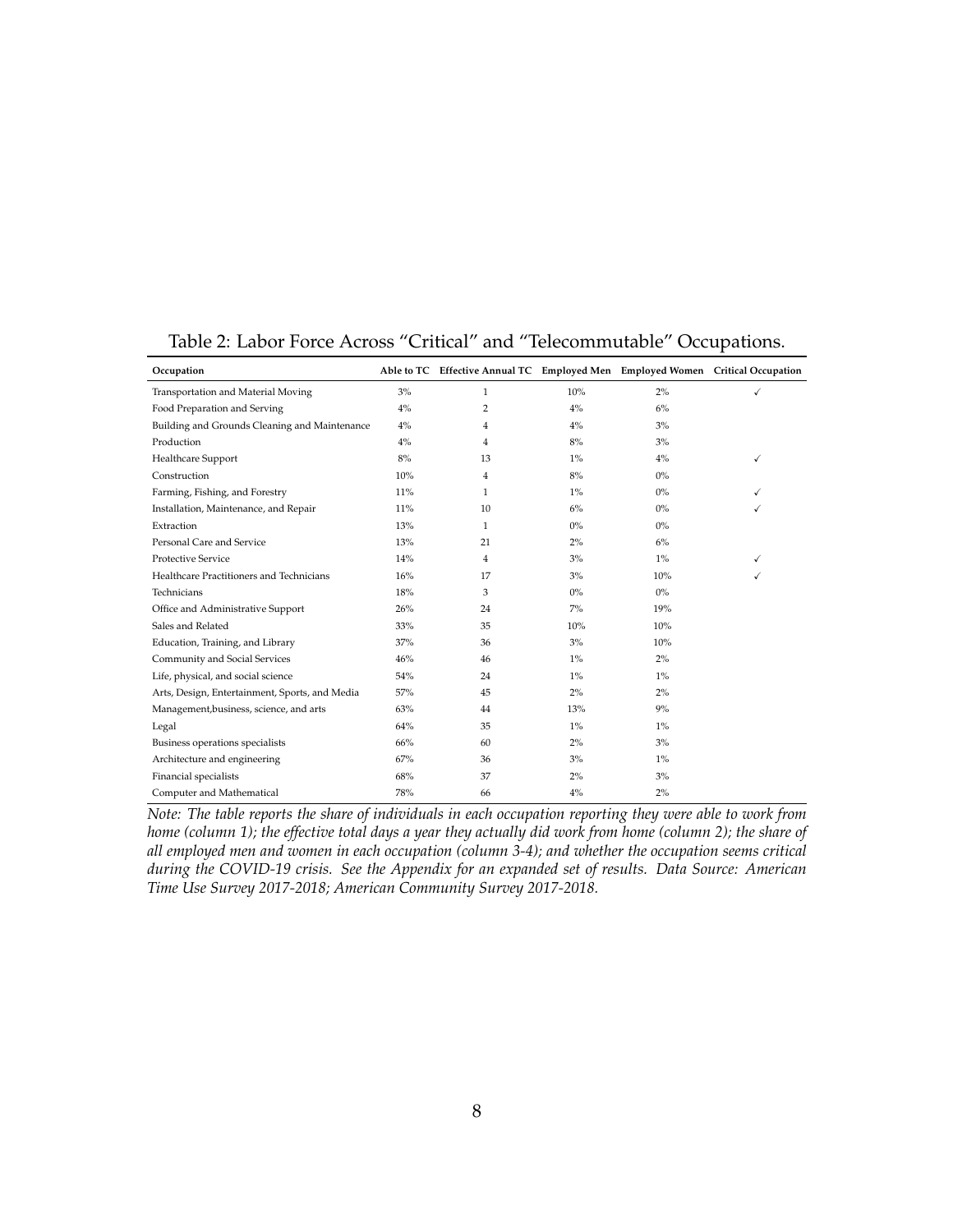telecommute. We find that that 28 percent of male workers but only 22 percent of female workers are employed in these highly telecommutable occupations. These numbers suggests that in terms of their occupations, more men than women will easily adapt to the changed work environment during the crisis. Conversely, more women will potentially face loss of employment, which is the opposite of the pattern in normal economic downturns.

The picture is less clear if we use a lower threshold for telecommutable jobs. For example, consider occupations where at least 25 percent of workers state that they are able to telecommute. 49 percent of male employees but a full 63 percent of female workers work in these occupations. Thus, if all workers in these occupations could carry on during the crisis, women would have the advantage. In reality, in each occupation only a fraction of jobs will be able to continue remotely, and this fraction is likely to correlate with the fraction of workers who stated in the pre-crisis survey that they have the ability to telecommute. In some occupations such as *Office and Administrative Support* and *Education, Training, and Library*, many workers will now be able to work from home, while in others, such as *Sales and Related*, include many sales jobs that cannot be done remotely (e.g. consider a cashier at a department store).

We also classified occupations by whether they are critical in the current situation, especially health care workers. According to this (rough) classification, 17 percent of employed women work in critical occupations, compared to 24 percent of all employed men. Hence, this second channel suggests once again that, unlike in usual economic downturns, women will be less protected from employment loss during the downturn. It is possible that this classification overstates women's exposure. The true share for women in critical occupations is likely higher once grocery store clerks are taken into account.<sup>[8](#page-9-0)</sup> The true share of men, on the other hand, may be somewhat smaller since we classified men working in "transportation and material moving" as critical. Clearly, some transportation is needed to provide basic necessities such as food, and employment in food and online business delivery is rising. But public transportation is being scaled back

<span id="page-9-0"></span><sup>&</sup>lt;sup>8</sup>To check this, a finer occupation classification is needed since the occupational category "Sales and Related" also includes many retail sector workers and other sales personnel who cannot work during the crisis.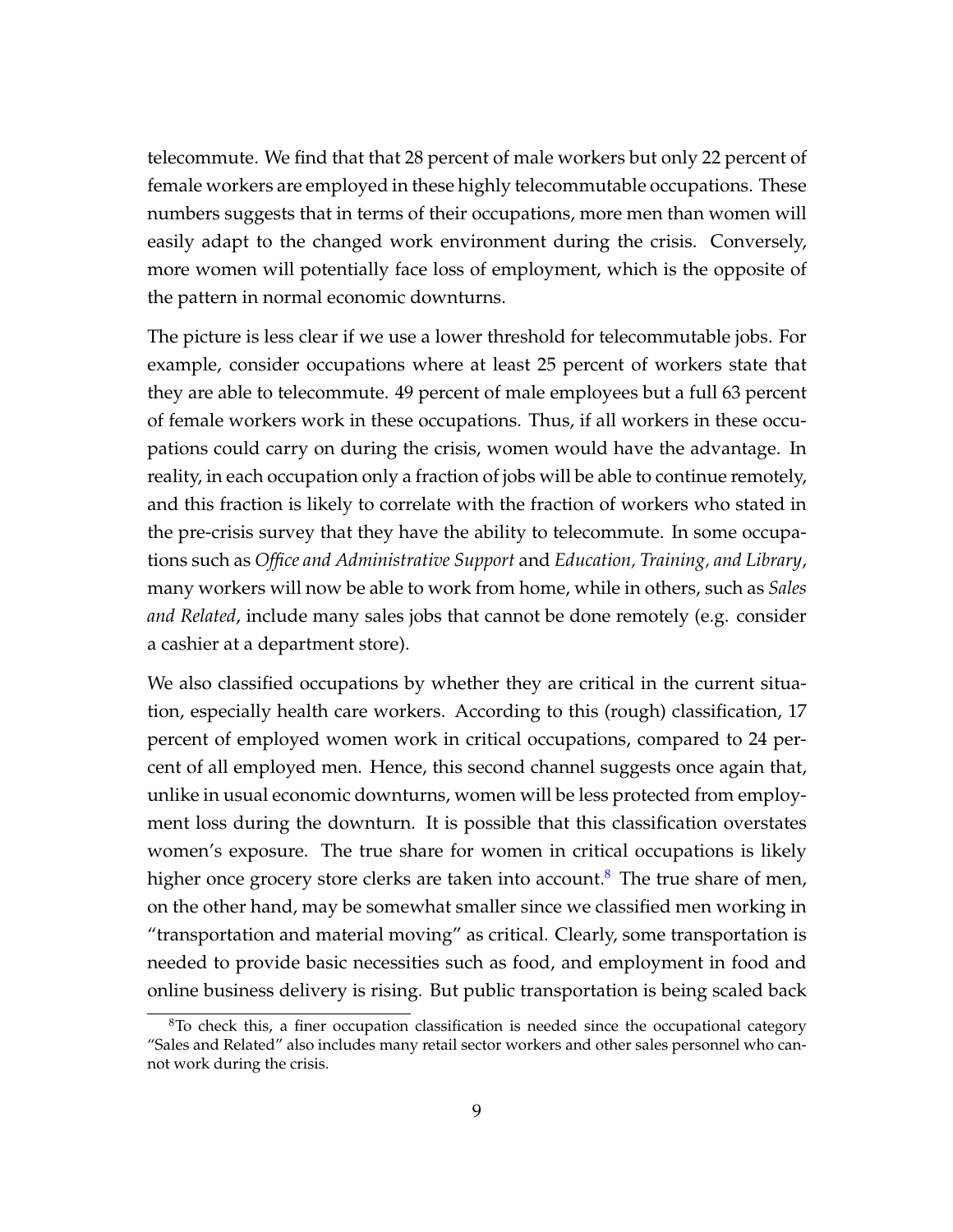in many places.

The bottom line is that based on ability to telecommute and working in critical occupations, we do not observe the pattern of usual recessions that women are more protected than men from employment loss. In fact, there are indications that women's employment will suffer more during the crisis based on these two factors. Even if the exposure of women and men in terms of their current occupations should turn out to be about the same, this would still be a big deviation from other recessions, where the employment consequences fell much more heavily on men.

In addition to exposure to job loss based on occupation, people's *ability* to continue working is also affected by the increase in child care needs during the crisis. Here, without question, women's exposure is much higher than that of men. We turn to this factor in the next section.

# **3 The Effect of COVID-19 on Child Care Needs**

In the previous section, we focused on the impact of COVID-19 on different occupations, and hence ultimately on the labor demand for different occupations. Another salient aspect of the COVID-19 crisis is that it involves large-scale closures of daycare centers and schools, implying that children stay at home, where they have to be cared for and (if possible) educated. This poses particularly severe challenges for single parents. For parents who raise their children together, the division of childcare will depend on how much work flexibility each parent has in terms of working from home while also taking care of children. It will likely also depend on the current division of childcare within each family. In this section we characterize the family arrangements and work flexibility of parents in US households as well as the current division of labor on childcare among married couples.<sup>[9](#page-10-0)</sup>

<span id="page-10-0"></span> $^{9}$ In the future we also plan to assess the extent to which different family types can access paid family leave to perform childcare.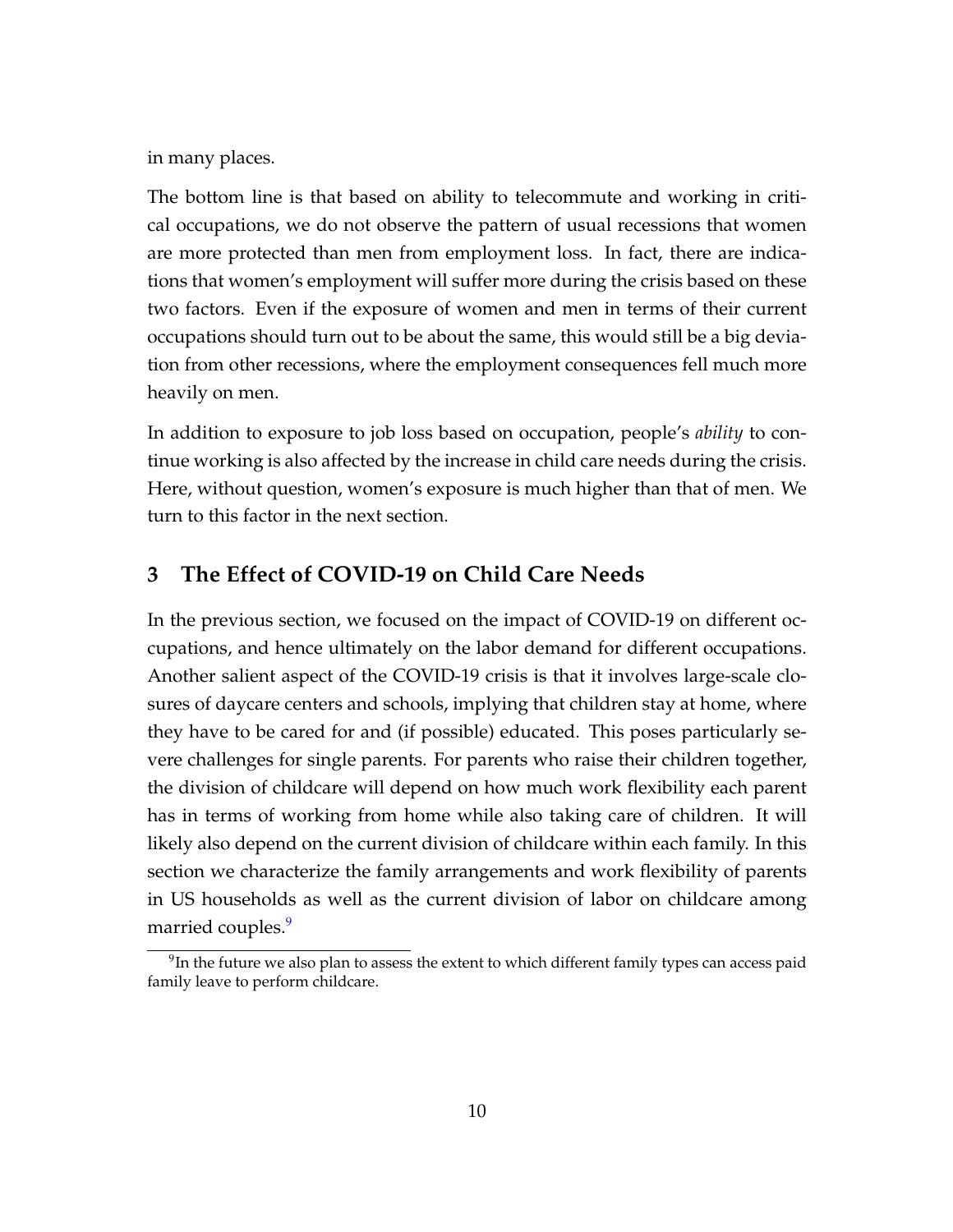## **3.1 Household Arrangements and Single Mothers' Exposure to School and Daycare Closures**

Types of family arrangements will play a large role in the current crisis for two reasons. First, as in usual recessions, job loss will be less severe financially if there is a second earner in the family. Second, the school closures are a large shock to all families with children, and even more so if there is only one parent in the household who has to deal with the sudden spike in child care needs.

To assess how many families are affected, Tables [3](#page-11-0) and [4](#page-12-0) summarize the distribution of living arrangements prior to the crisis. There are almost 130 million households in the United States. Slightly less than half are married couples (with and without children), 17 percent are single-parent households (i.e., "Family, Female Householder" and "Family, Male Householder") and 35 percent are non-family households, which are mostly singles living by themselves. There are around 15 million single mothers, accounting for just under 70 percent of all single parent households.[10](#page-11-1)

| Total # of Households          | 128,579 | 100% |
|--------------------------------|---------|------|
| <b>Married Couples</b>         | 61,959  | 48%  |
| Family, Male Householder       | 6,480   | 5%   |
| Family, Female Householder     | 15,043  | 12%  |
| Non-family, Male Householder   | 21,582  | 17%  |
| Non-family, Female Householder | 23,515  | 18%  |

<span id="page-11-0"></span>Table 3: Households by Type in United States

*Note: Thousands in 2019. Source: US Census Bureau, Table HH-1.*

Therefore, like in normal recessions, about half of all households have some possibility to insure job loss through spousal income—either because there is already a second earner in the household, or because the spouse could enter the labor force. What is very different from past recessions is the sudden spike in childcare

<span id="page-11-1"></span> $10$ Note that the data in Table [3](#page-11-0) for the "Family" categories includes families with children of all ages, including those over 18 years old, as long as children live in the same household as the parent.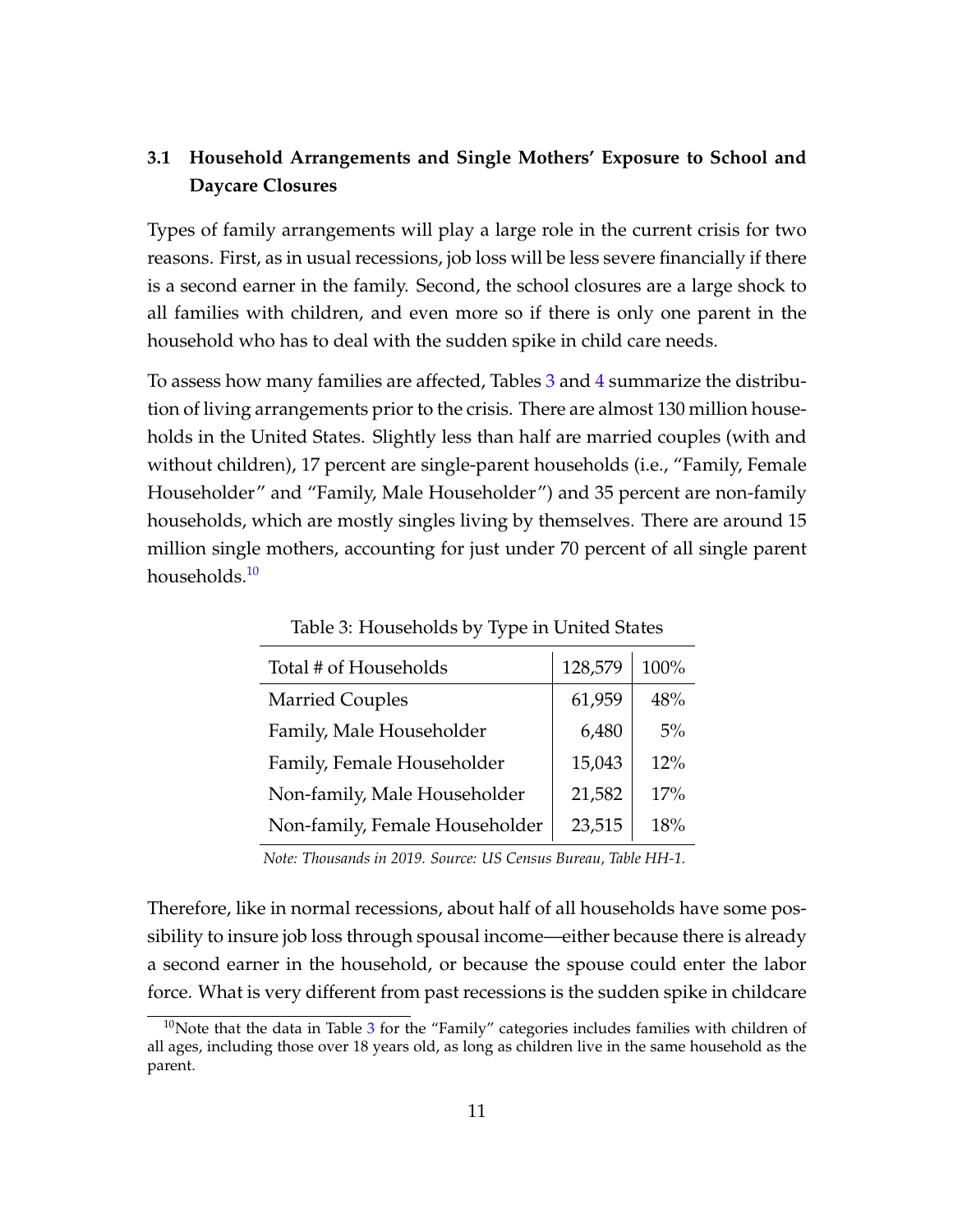needs caused by the school and daycare closures. This will affect all households with school-age children or below. Single parents (17 percent of all households) will be particularly hard hit, and as Table [3](#page-11-0) shows, there are more than 8.5 million more single mothers than single fathers in the United States today.

<span id="page-12-0"></span>

| Total children under 18 | 73,525 | 100%  |
|-------------------------|--------|-------|
| Two parents             | 51,561 | 70%   |
| Mother only             | 15,764 | 21%   |
| Father only             | 3,234  | $4\%$ |
| Other relatives         | 2,319  | 3%    |
| Non-relatives           |        | $1\%$ |

Table 4: Living Arrangements of Children in the United States

*Note: Thousands in 2019. Source: US Census Bureau, Table ch1.*

To get a clearer picture of the importance of school closures, note that there are currently 73.5 million children under 18 in the United States (see Table [4\)](#page-12-0). Of these, 70 percent live in two-parent families, while most of the others live in single-parent households. 21 percent of all children live only with their mother, compared to 4 percent living with their father only. Thus, the current crisis will affect mothers very disproportionately. If all schools in the US are closed for a prolonged period, so that single mothers cannot work, then 21 percent of all children are at risk of living in poverty. In normal times, many alternative forms of childcare arrangements are used. However, many daycare centers have been ordered closed. Informal care performed by grandparents, other relatives, friends, or neighbors is being discouraged or prevented by shelter-in-place orders to slow down the spread of the virus. There is little room for alternative arrangements in the COVID-19 crisis.

#### **3.2 Childcare Provision Within Married Couples**

Among married couples, who is likely to bear the majority of increased childcare needs due to school and daycare closures? The answer to this question depends on at least three things. First, the the current work arrangements within married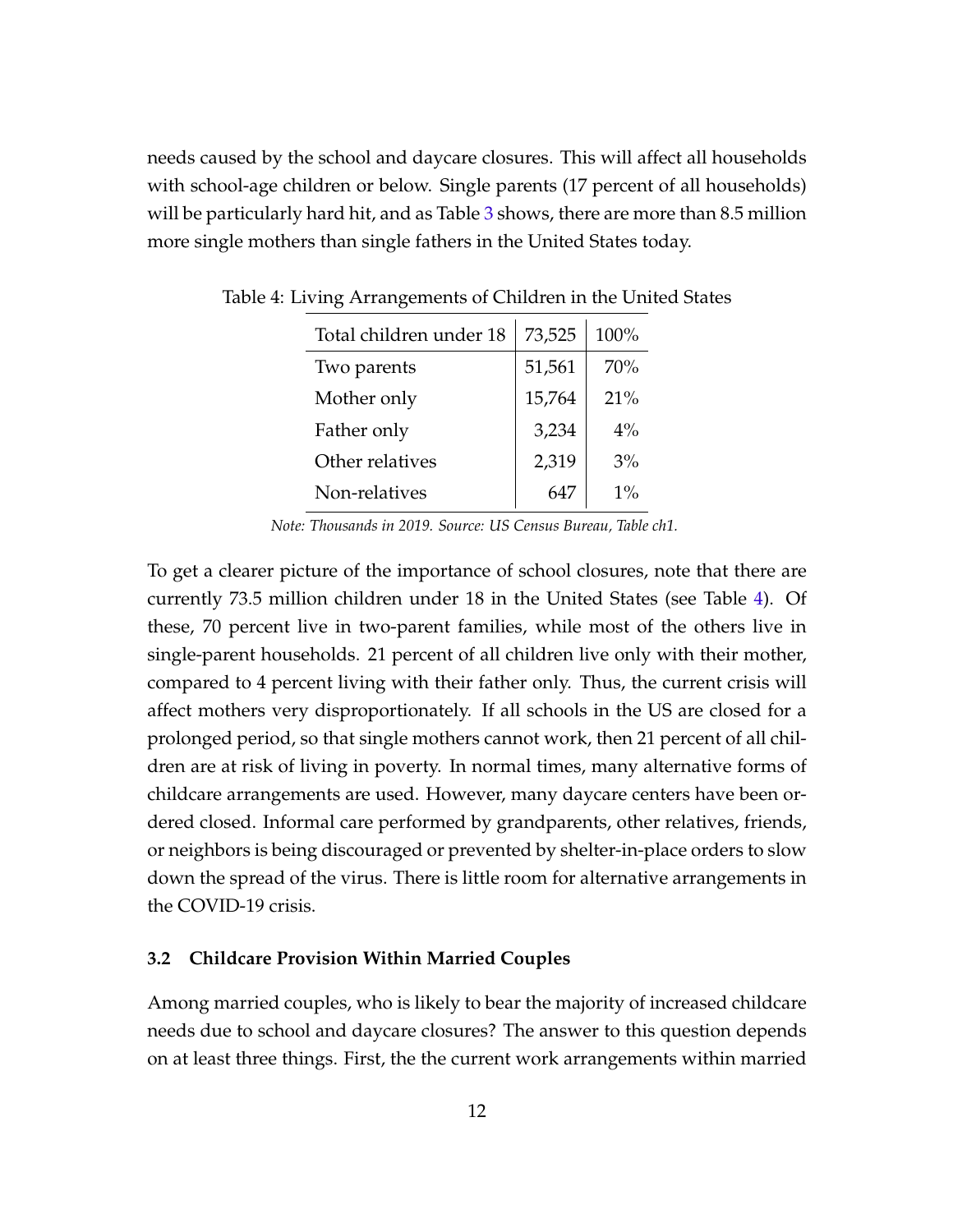couples (both members of the couple working versus just one member working) will play a large role. Second, the division of the increased childcare needs will also likely mirror existing disparities between men and women in hours spent on childcare. Third, among dual-earner couples, the ability to telecommute and whether one or both members of the couple work in critical sectors will also play a role in determining how couples adjust to the increased need to spend time on childcare. We explore each of these issues in turn in the remainder of this section.

Table [5](#page-13-0) summarizes the distribution of family types across work arrangements in the American Community Survey for married couples with children. Dual full-time earner couples account for 44 percent of all couples with children. This group is heavily affected by the rise in child care needs. Families with the traditional division of labor of the husband having a full-time job and the wife staying at home will have to make far fewer adjustments to respond to the school closures. However, as the table shows, today this group accounts for only 25 percent of married couples with children. Only 5 percent of couples are in the opposite arrangement of the husband staying at home and the wife working full time, underlining once again that more women than men will be strongly affected by the rise in child care needs.

| <b>Married Couples</b> |              |                                  | Wives |       |
|------------------------|--------------|----------------------------------|-------|-------|
|                        |              | Not Employed Part-Time Full-Time |       |       |
|                        | Not Employed | 4%                               | $1\%$ | $5\%$ |
| Husbands               | Part-Time    | $1\%$                            | $1\%$ | $2\%$ |
|                        | Full-Time    | 25%                              | 15%   | 44%   |

<span id="page-13-0"></span>Table 5: Distribution of couples with children by employment status

*Note: The table reports the share of couples by employment and full-time, part-time status of each spouse. Not Employed includes unemployed individuals and those not in the labor force. Source: American Community Survey, 2017-2018.*

The division of the increased burden of childcare between women and men will depend not just on labor force status (which Table [5](#page-13-0) summarizes), but also on the existing division of labor. Even among couples who both work, one spouse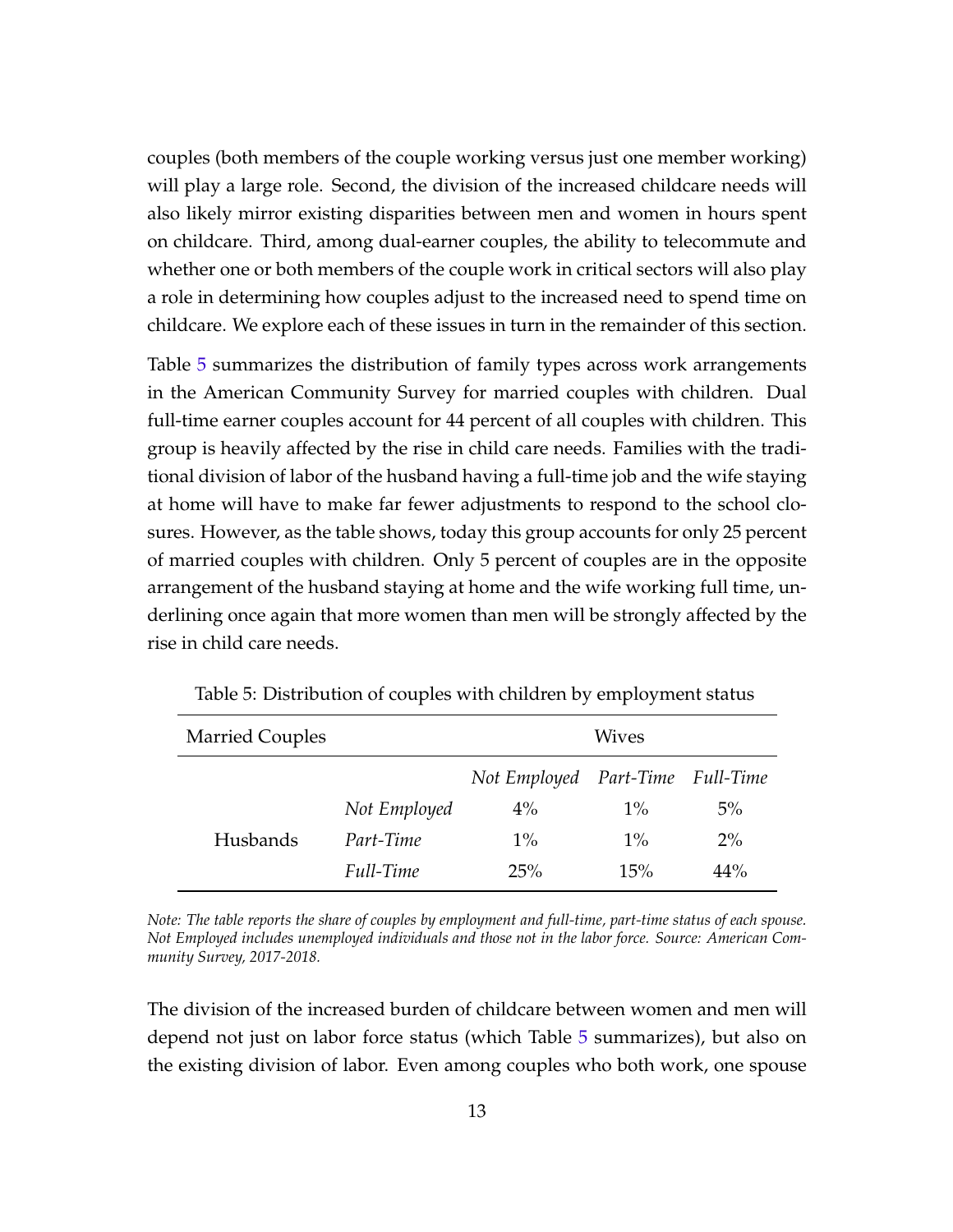often provides the majority of child care. It is likely that any increase in child care needs will fall disproportionately on this main provider.

Survey data from the ATUS shows that married women provide more childcare than married men on average. Among all married couples with children, the husbands provide 7.4 hours of child care per week on average, versus 13.3 hours for the wives.<sup>[11](#page-14-0)</sup> Households with young children have higher childcare needs, but the male vs. female ratio is almost the same: conditional on children up to the age of 5, married men provide 10.9 hours of childcare, versus 19.8 hours per week for married women. Of course, some of this gap arises because there are more stay-at-home moms than stay-at-home dads. But even if we condition on both spouses being employed full time, a large gap remains. Among the full time employed, married men provide 7.2 hours of child care per week versus 10.3 hours for married women. Conditional on having at least one child up to the age of 5, the numbers are 10.6 hours for married men versus 16.8 hours for married women. Thus, married women provide close to 60 percent of child care even among couples who work full time, and an even higher share if they have young children, when childcare needs are the highest.<sup>[12](#page-14-1)</sup> Similarly, if attention is restricted to the division of childcare hours performed during typical working hours for children of all ages (8AM-6PM, Monday through Friday), women provide an even larger fraction, around 70 percent, of childcare during working hours [\(Schoonbroodt 2018\)](#page-29-5).

It appears likely that much of this uneven distribution of the burden of childcare will persist during the current crisis; the factors that initially led to this arrangements (which could include relative income, relative bargaining power, and the influence of traditional social norms and role models, see [Schoonbroodt 2018\)](#page-29-5) will continue to apply, and "retraining" one spouse on short notice may not be practical. If we assume that the relative distribution of the burden stays at 60-40 and childcare needs rise by 20 hours/week during the crisis, full-time working women would need to increase their childcare hours by 12 hours vs. 8 for men.

<span id="page-14-1"></span><span id="page-14-0"></span><sup>&</sup>lt;sup>11</sup>These numbers are based on time use data for the  $16-65$  population.

<sup>&</sup>lt;sup>12</sup>The observation that women provide the majority of childcare even if both spouses are working holds true across industrialized countries. However, the size of the gap between women's and men's contributions varies substantially [\(Doepke and Kindermann 2019\)](#page-27-8).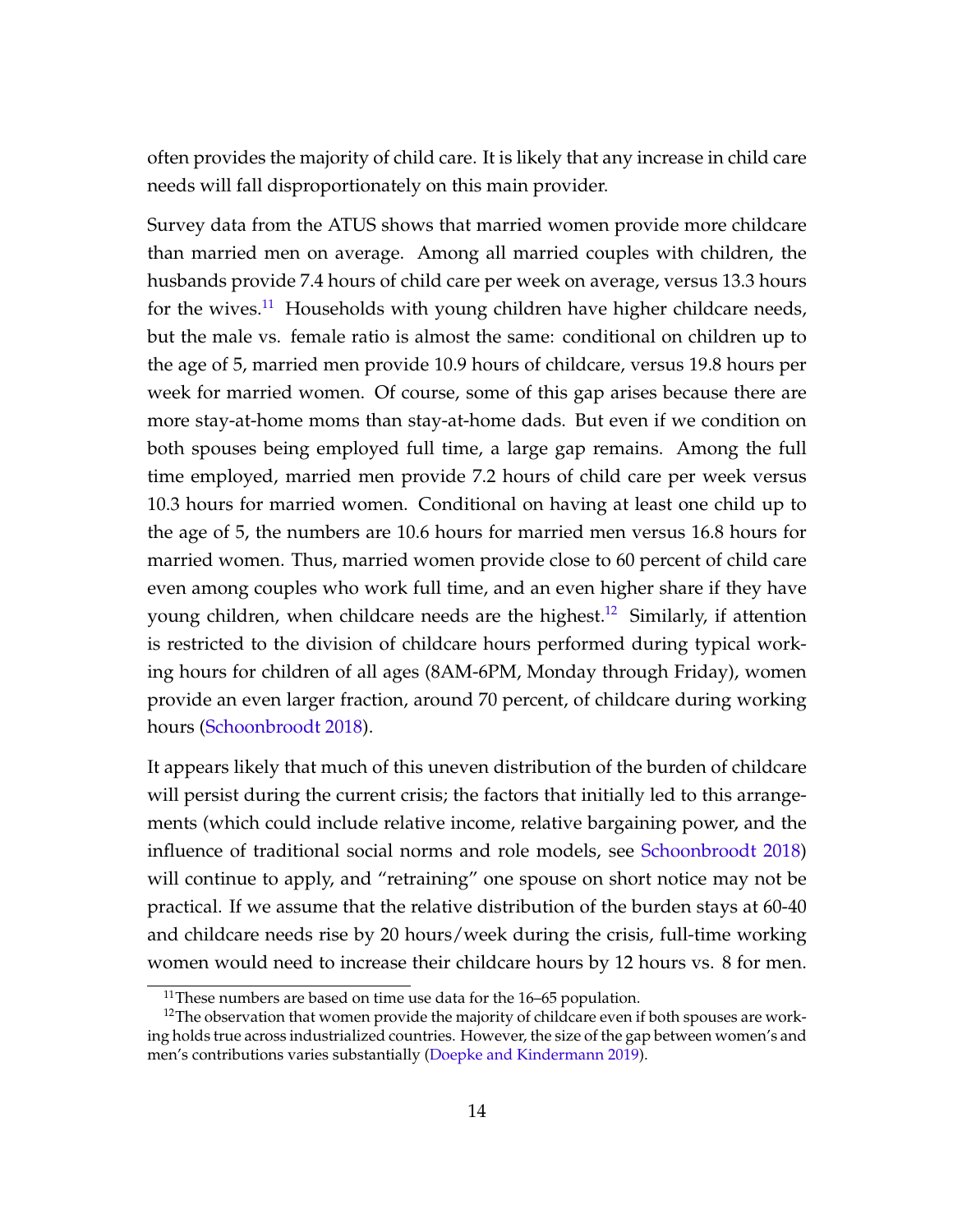In the absence of flexible work arrangements, another likely outcome is that one spouse will temporarily have to quit work, which based on the existing division of labor would again be much more likely to be the wife.

#### **3.3 Employment Flexibility for Men vs. Women**

In addition to the existing division of the burden of childcare, the impact of the crisis will also depend on the relative flexibility of men's and women's work arrangements, in particular the ability to telecommute. Table [6](#page-15-0) shows that among all individuals with kids, married women spent the most time telecommuting in 2017 and 2018, averaging 41 days per year. Married men are best-equipped to telecommute (45% are able to) but spend fewer days actually telecommuting than married women. Single parents, both women and men, are much less able to telecommute, driving home our earlier point that school closures will be extremely difficult for single parents, most of whom are women, to navigate while continuing to work.

|               |        |     | Can Telecommute Did Telecommute Days Telecommute |
|---------------|--------|-----|--------------------------------------------------|
| single men    | 17%    | 14% | 15                                               |
| single women  | 21%    | 18% | 19                                               |
| married men   | 45%    | 39% | 30                                               |
| married women | $42\%$ | 38% | 41                                               |

<span id="page-15-0"></span>Table 6: Telecommuting, for those with children by marital status and gender

*Note: Table reports those who said they are able to telecommute (column 1); those that were able and did telecommute (column 2); and the approximate days per year telecommuting, for those which were able. Source: American Time Use Survey, 2017-2018.*

When examining the reported reasons that parents telecommuted, married women were the group most likely to report staying at home for personal reasons, which would include managing childcare (Table [7\)](#page-16-0). To summarize, this evidence shows that women and men's ability to telecommute is similar, but women have been more likely to actually telecommute, in particular to deal with "personal" issues such as child care, which once again underlines the uneven existing distribution of labor in the household.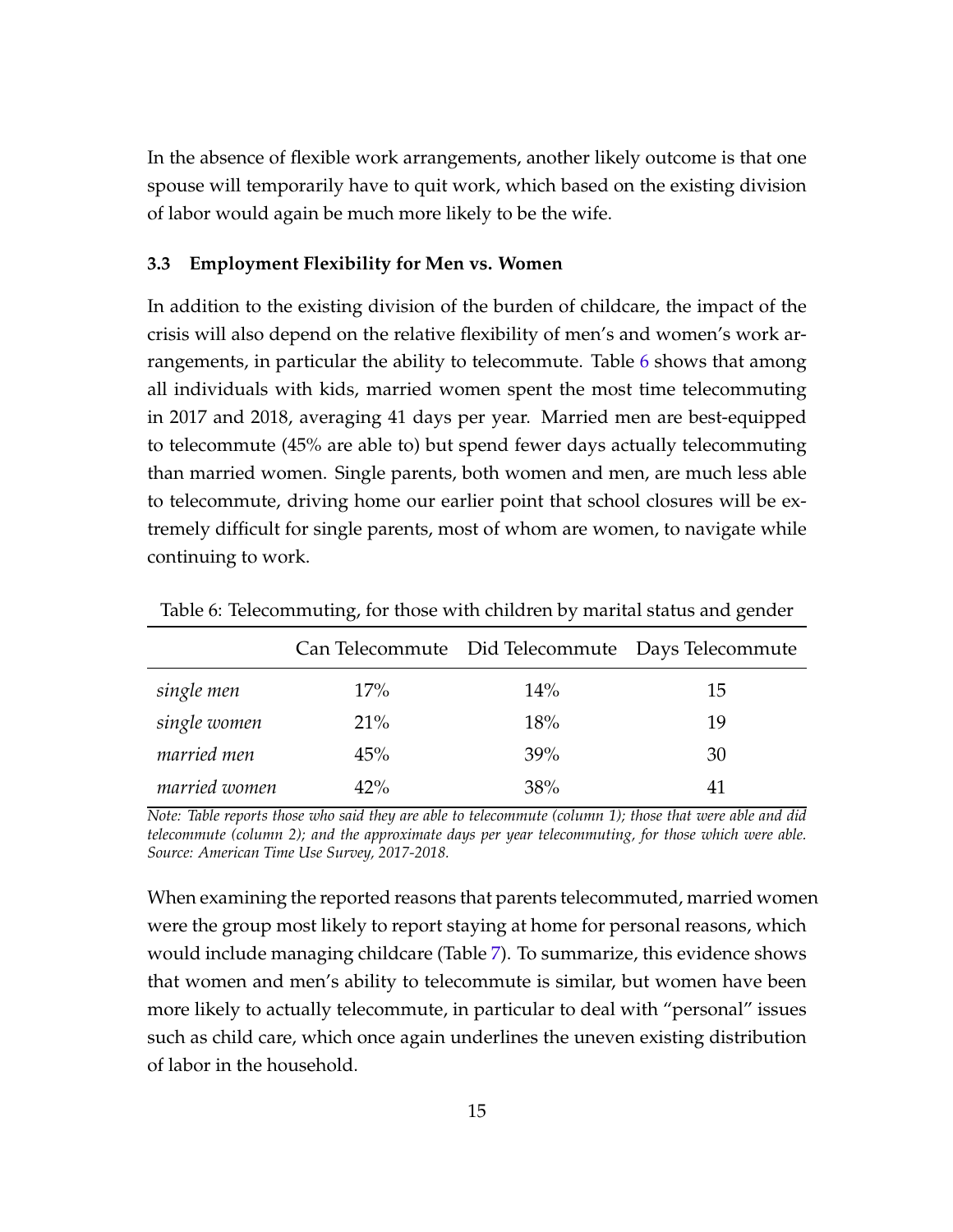|                     | single men |       |       | single women married men married women |
|---------------------|------------|-------|-------|----------------------------------------|
| catch-up work       | 14%        | 23%   | 20%   | 23%                                    |
| required            | 11%        | 12%   | 13%   | 14%                                    |
| coordinate personal | 21%        | 26%   | 25%   | 30%                                    |
| reduce commute      | 14%        | $4\%$ | 8%    | 9%                                     |
| preference          | 19%        | 15%   | 19%   | 13%                                    |
| weather             | $4\%$      | $4\%$ | $2\%$ | $1\%$                                  |
| other               | $1\%$      | $1\%$ | $2\%$ | $1\%$                                  |

<span id="page-16-0"></span>Table 7: Reason Working from Home, for those with children by marital status.

*Note: The table reports the reasons given for working from home (for those who ever did work from home). Source: American Time Use Survey, 2017-2018*

In summary, the evidence suggests that women will be vastly more affected by the rise in childcare needs that follows from closures of schools and daycare centers during the crisis. The 15 million single mothers in the United States will be the most severely affected, with little potential for accessing other sources of childcare under social isolation orders, and little possibility to continue working during the crisis. Supporting these women and their children during the crisis is among the most immediate and important policy challenges.

Even among couples raising their children together, there are clear indications that women will be much more affected by rising childcare requirements. There are already many more married women than men who are stay-at-home parents and who are likely to pick up most of the increase in the workload. And among the many couples with children who both work full time (44 percent of the total), the women provide about 60 percent of childcare hours. In times of high childcare needs (i.e. when children are young), the women's share is even higher. It is likely that much of this division of labor will persist. For some working married women, this will mean that they will temporarily drop out of the labor force. Others will continue to work from home—including, for example, mothers on the tenure track at an academic institution—but they will be more impaired in their ability to actually get work done compared to married men in the same sit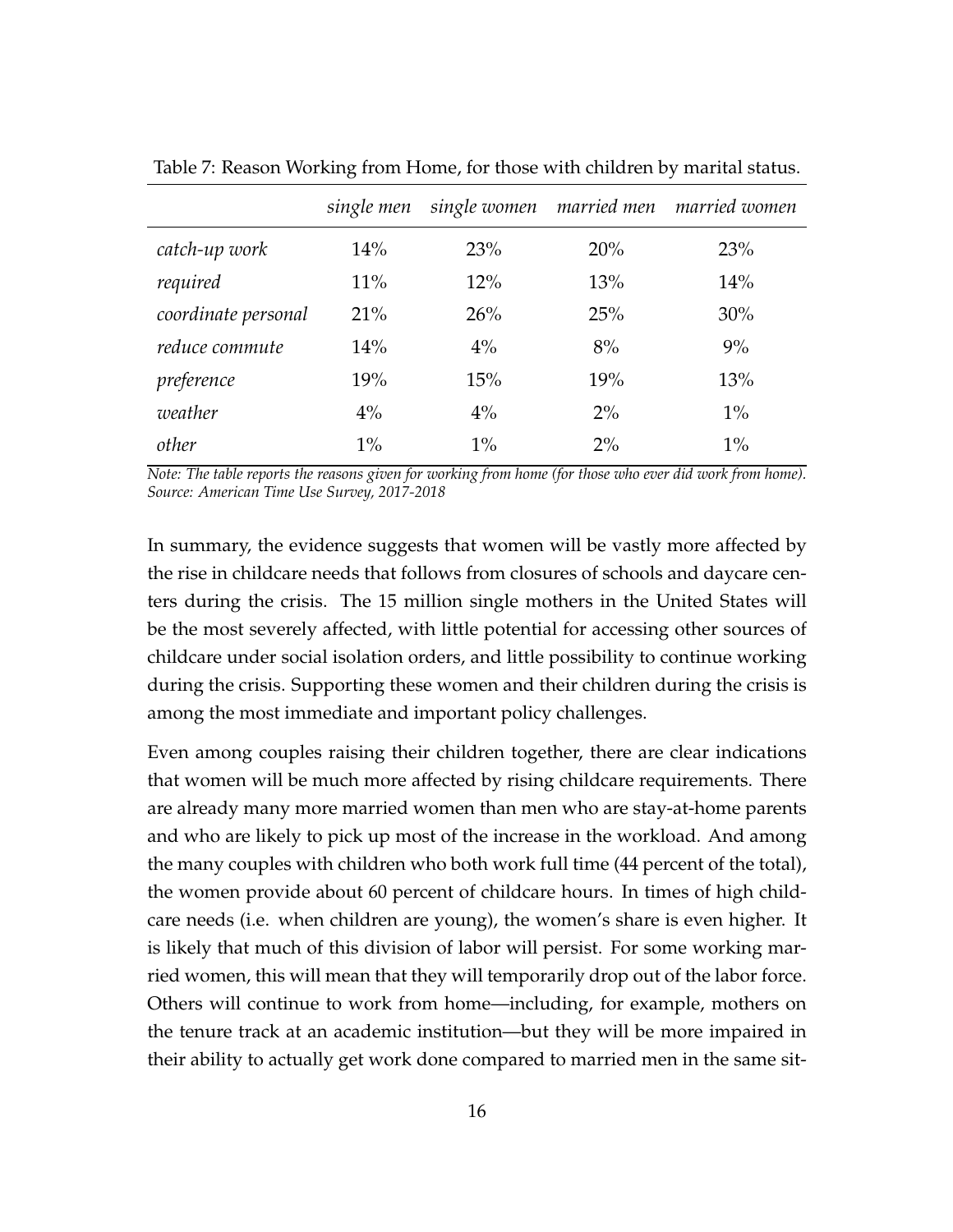uation. While these women are in a more favorable situation compared to single mothers, they may still face severe setbacks in terms of career progression and their future earnings potential.

# **4 The Effect of COVID-19 on Workplace Flexibility and Gender Norms**

The discussion so far shows that the COVID-19 shock is likely to place a disproportionate burden on women. Unlike regular recessions, the COVID-19 downturn is likely to reduce employment in sectors where women make up a large fraction of the workforce. Perhaps even more importantly, women will be affected by the increase in child care needs that stems from closings of schools and daycare centers. This impact is the most severe for single mothers, who outnumber single fathers by a large margin. In families where both parents are present, mothers usually did the majority of child care before the crisis. If the relative division of labor in the family persists during the crisis, this suggests that there will be a disproportionate impact on women even for these families.

Nevertheless, there are also counteracting forces that may promote gender equality during the recovery from the current crisis. We believe that two channels are likely to be important:

- 1. **More flexible work arrangements:** Many businesses are currently adopting work-from-home and telecommuting options at a wide scale for the first time. It is likely that some of these changes persist, leading to more workplace flexibility in the future. Given that mothers currently carry a disproportionate burden in combining work and child care duties, they stand to benefit relatively more than men from these changes. [Goldin \(2010\)](#page-28-5) points to lack of flexibility in work arrangements and hours, particularly in financial and business services, as one of the last sources of the gender pay gap.
- 2. **Changes in social norms and role models:** Many fathers will now also shoulder additional child care and home-schooling responsibilities. In a sizeable number of families, fathers will temporarily turn into primary child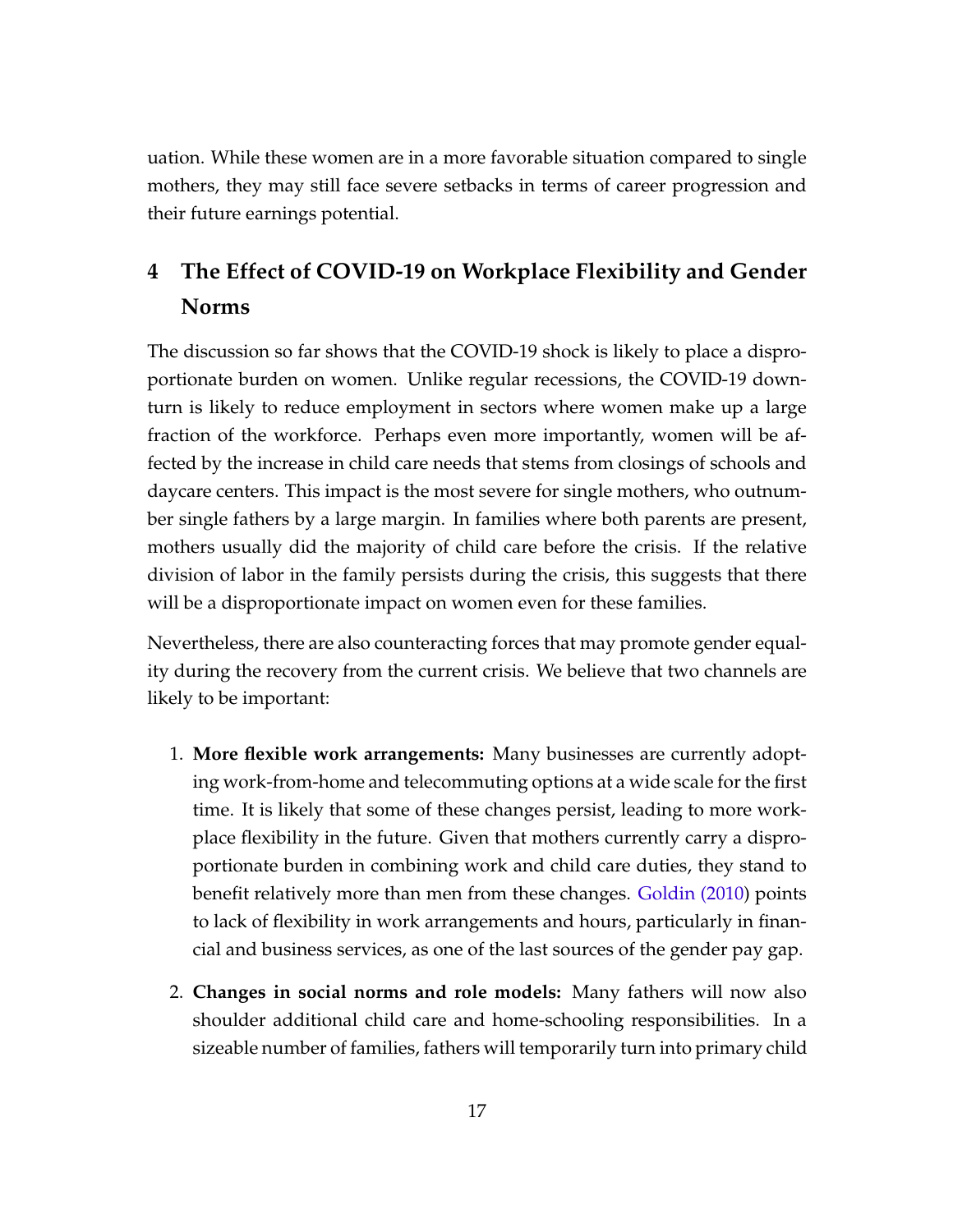care providers. These changes are likely to push social norms towards more equality in the provision of child care and house work.

#### **4.1 The Role of Workplace Flexibility**

Consider, first, the role of more flexible work arrangements. If there is a persistent increase in the ability to work from home for women and men alike, how will the division of labor in the household change? We can get a sense of the potential impact by comparing the time spent on child care between parents who can work from home and those who cannot. Table [8](#page-19-0) provides evidence on this by comparing the average weekly childcare hours of husbands and wives conditional on the occupation type of each spouse. Occupations are split into "Critical" (same classification as Table [2\)](#page-8-0), "Tele", non-critical occupations where at least 50% of ATUS respondents reported being able to telecommute, and "Non-Tele", non-critical occupations where fewer than 50% reported being able to telecommute. First of all, we observe that husbands who don't work and are married to women who do carry the majority of childcare duties in their households (first three rows of the last panel). They do a lot less childcare than women in the same situation (rows 4, 8, 12)—social norms still matter—but still, the result shows that availability for child care has a large impact on the actual distribution.

More importantly, we observe a similar effect when we look at the impact of telecommuting. Consider couples where the wife is not able to telecommute and is either in the "Non-Tele" or "Critical" groups. In this case, if the husband is in an occupation with a high ability to telecommute, weekly childcare hours of the husband are about two hours higher per week compared to husbands in "Non-Tele" occupations (6 vs. 4 hours, i.e. a 50 percent difference). Notice that being in such an occupation does not imply that most of these men actually telecommute on a regular basis. Nevertheless, the added flexibility of these jobs is reflected in a much higher participation of men in childcare, as long as their wives do not have the same flexibility.

Right now, many businesses are adopting work-from-home options on a large scale. It is likely that a sizeable fraction of this additional flexibility will stay in place after the actual crisis. Once businesses have invested in remote-working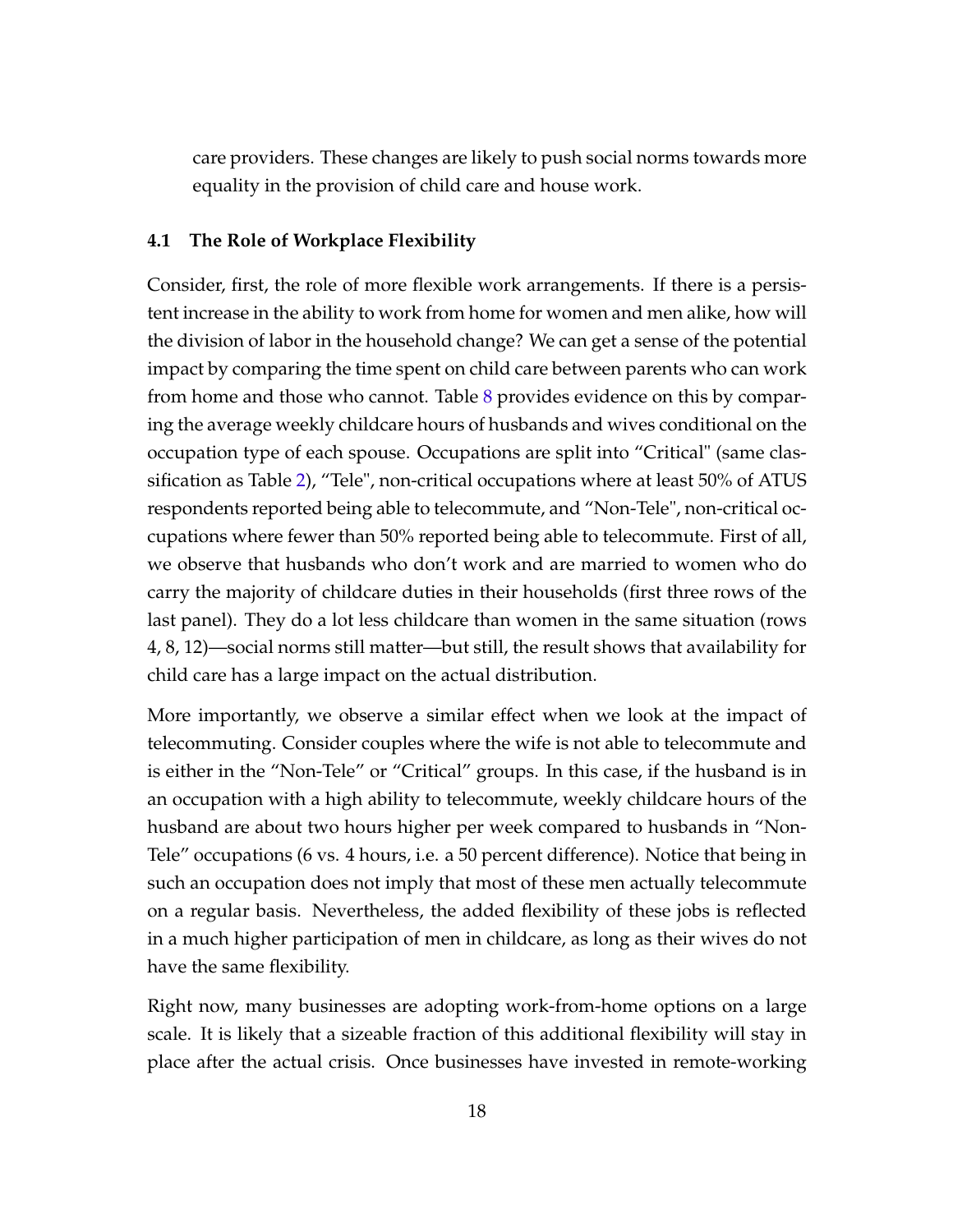| <b>Family Group</b>          |                |                | Husbands Childcare Wives Childcare Husbands High Childcare |
|------------------------------|----------------|----------------|------------------------------------------------------------|
| (husband, wife)              | (weekly hours) | (weekly hours) | (percent of group)                                         |
| (Non-Tele, Non-Tele)         | $\overline{4}$ | 7              | 17%                                                        |
| (Non-Tele, Tele)             | 6              | 8              | 20%                                                        |
| (Non-Tele, Critical)         | $\overline{4}$ | 7              | 20%                                                        |
| (Non-Tele, Not Employed)     | 6              | 12             | 26%                                                        |
| (Tele, Non-Tele)             | 6              | 8              | 21%                                                        |
| (Tele, Tele)                 | 6              | 7              | 23%                                                        |
| (Tele, Critical)             | 6              | 5              | 24%                                                        |
| (Tele, Not Employed)         | 6              | 12             | 24%                                                        |
| (Critical, Non-Tele)         | 3              | 5              | 12%                                                        |
| (Critical, Tele)             | 6              | 7              | 18%                                                        |
| (Critical, Critical)         | 5              | 8              | 18%                                                        |
| (Critical, Not Employed)     | 4              | 17             | 14%                                                        |
| (Not Employed, Non-Tele)     | 8              | 6              | 25%                                                        |
| (Not Employed, Tele)         | 9              | 6              | 27%                                                        |
| (Not Employed, Critical)     | 9              | 4              | 21%                                                        |
| (Not Employed, Not Employed) | 4              | 11             | 13%                                                        |

<span id="page-19-0"></span>Table 8: Childcare by Family Occupational Group

*Note: The table reports the average childcare hours per week by spouse for each family occupation group for all married couples. Groups are reported in column one as (husband, wife) pairs. The final column ("High Husband Childcare") reports the share of husbands in this family group which provide childcare hours in excess of the average married woman in the economy. TC classifications by 50% cutoff, see Table [2.](#page-8-0) Source: American Time Use Survey 2017-2018; American Community Survey 2017-2018.*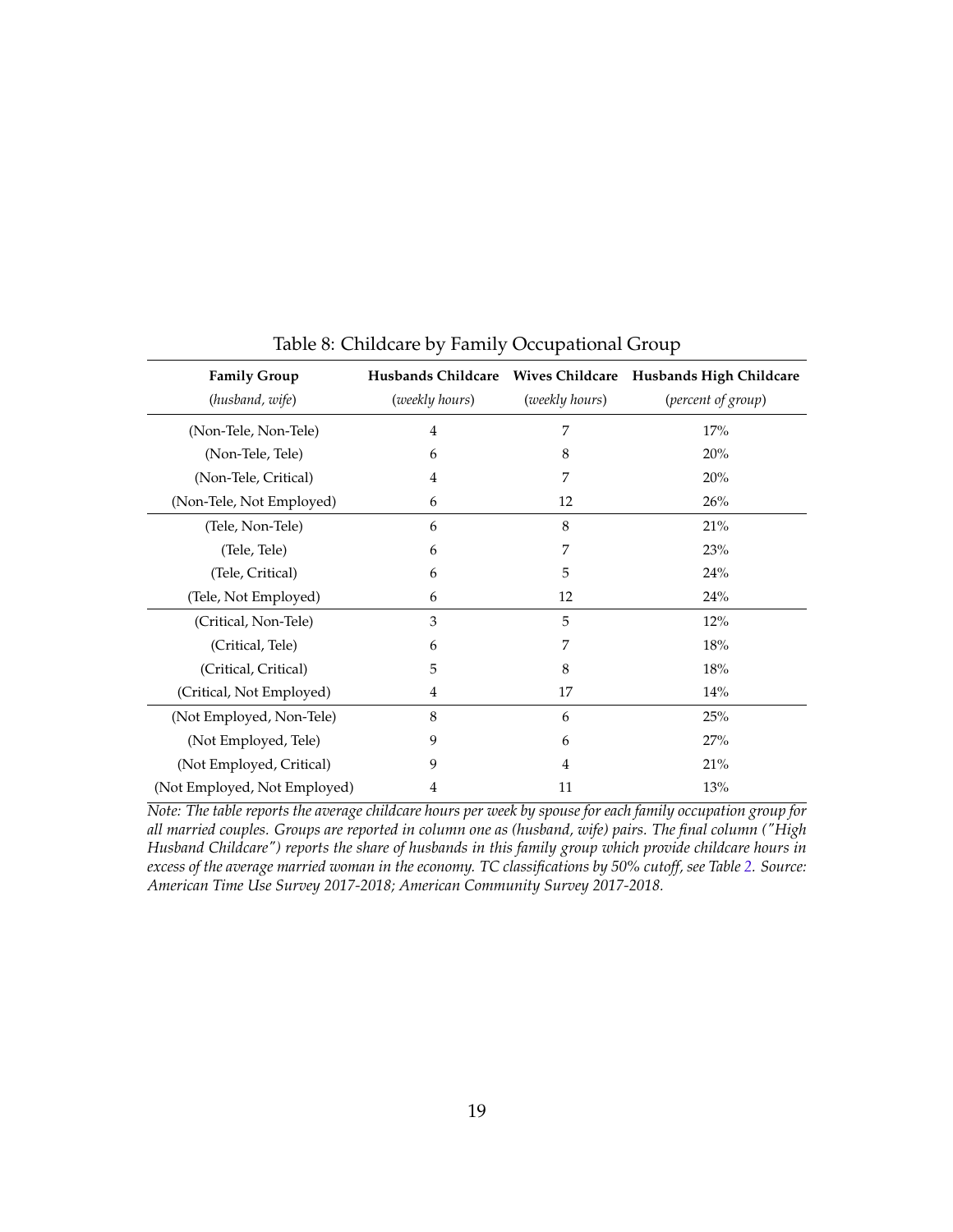technology and the learning-by-doing that is involved in the transition has taken place, going back all the way to the status quo is not attractive. As a result, many workers will benefit from added flexibility in combining career and child care needs. This change will be a benefit to both mothers and fathers, but given that currently mothers carry the majority of the burden of child care, in relative terms they are likely to gain more, both because of added flexibility in their own work and because of more contributions from their husbands.

#### **4.2 Existing Evidence on Persistent Changes to Gender Norms**

One central force behind the uneven division of the burden of childcare between women and men is persistent social norms. Is there a possibility that the COVID-19 shock will push these norms towards more gender equality? To assess this possibility, we can draw a parallel between the COVID-19 crisis and the last major shock to women in the labor market, namely World War II. During the war, millions of women entered the labor force to replace men in factories and other workplaces. The impact of the war shock was particularly large for married women with children, who in the pre-war economy had very low labor force participation rates. A large literature documents that the shock of World War II had a large and persistent effect on female employment.<sup>[13](#page-20-0)</sup>

While some of this impact was at the individual level (i.e., women who entered the labor force during the war increased their employment also after the war), another component works through shifting cultural norms. [Fernández, Fogli,](#page-28-6) [and Olivetti \(2004\)](#page-28-6) show that boys who grow up in a family where the mother is working are later on more likely to be married to women who also work (they use the World-War-II shock to identify the size of this effect). This observation is suggestive of an impact on social norms: these boys observed a more equal sharing of duties at home and in the labor market between their parents compared to single-earner families, which had repercussions for which they desired in their own families.<sup>[14](#page-20-1)</sup> There is also evidence that shifting social norms and beliefs were

<span id="page-20-0"></span><sup>&</sup>lt;sup>13</sup>See for example [Acemoglu, Autor, and Lyle \(2004\)](#page-26-0) and [Goldin and Olivetti \(2013\)](#page-28-7). [Doepke,](#page-27-9) [Hazan, and Maoz \(2015\)](#page-27-9) argue that the persistent impact of World War II on the female labor market was also one of the root causes of the post-war baby boom.

<span id="page-20-1"></span><sup>&</sup>lt;sup>14</sup>See [Grosjean and Khattar \(2018\)](#page-28-8) for evidence of persistence in gender norms over even longer periods.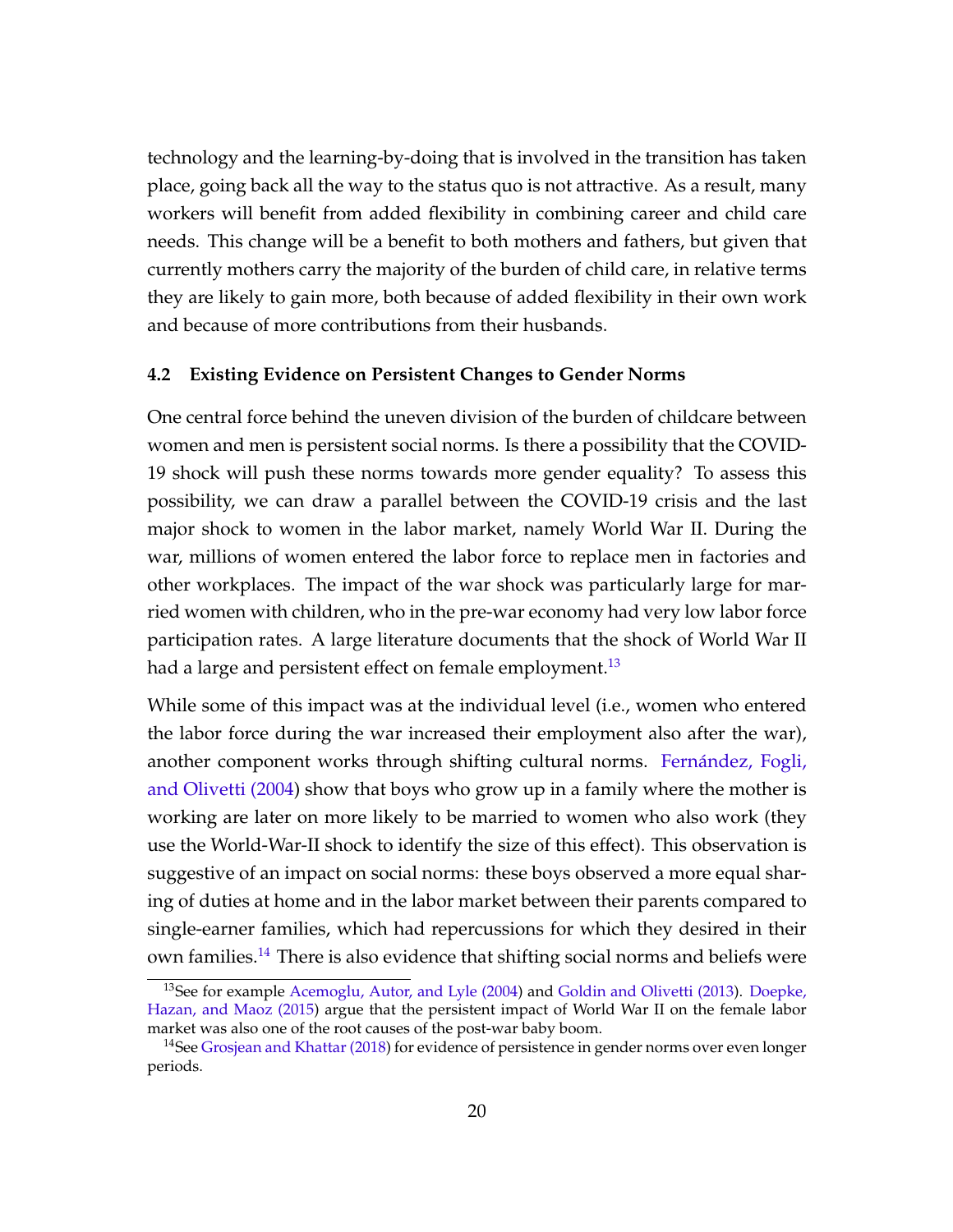one cause of the secular rise in the labor force participation of married women from the 1960s to the 1990s. [Fernández \(2013\)](#page-28-9) and [Fogli and Veldkamp \(2011\)](#page-28-10) argue that women gradually learned, by observing other working women in their family and neighborhoods, about the true costs and benefits of being in the working force (including potential effects of working on children). As more women worked, there were observations to learn from, which accelerated the transition to higher levels of female labor force participation.

## **4.3 Fathers' Childcare Responsibilities During the COVID-19 Crisis and the Evolution of Gender Norms**

The example of World War II suggests that temporary changes to the division of labor between the sexes have long-run effects. How is this likely to play out during the COVID-19 crisis? Here an important question is how much fathers' child care responsibilities will increase. Many fathers will be working from home during the crisis while also taking on child care responsibilities. The mere fact of being at home rather than at a workplace is likely to increase men's child care responsibilities. This effect is likely to be large during the crisis, because given that schools and daycare centers are closed, the overall need for child care is much higher. Hence, even if (as is likely) on average women will shoulder the majority of the increase, many fathers will still experience a large increase in their child care hours. It is likely that this higher exposure will have at least some persistent effect on future contributions to child care, be it through learning by doing, more information about what kids are actually doing all day, or through increased attachment to children.

We would expect even bigger effects within families where the COVID-19 crisis also results in a shift in the relative distribution of childcare hours towards men. One group for which this is likely to be the case is families where the mother is already staying at home, but the father previously worked out of the house and is now either working at home or not employed. We expect the biggest impact on the division of labor among couples where, because of the COVID-19 crisis, fathers temporarily turn into the main provider of child care. We expect this to be the case for couples where both parents are currently in the labor force, and where the father is able/forced to work from home during the crisis, while the mother is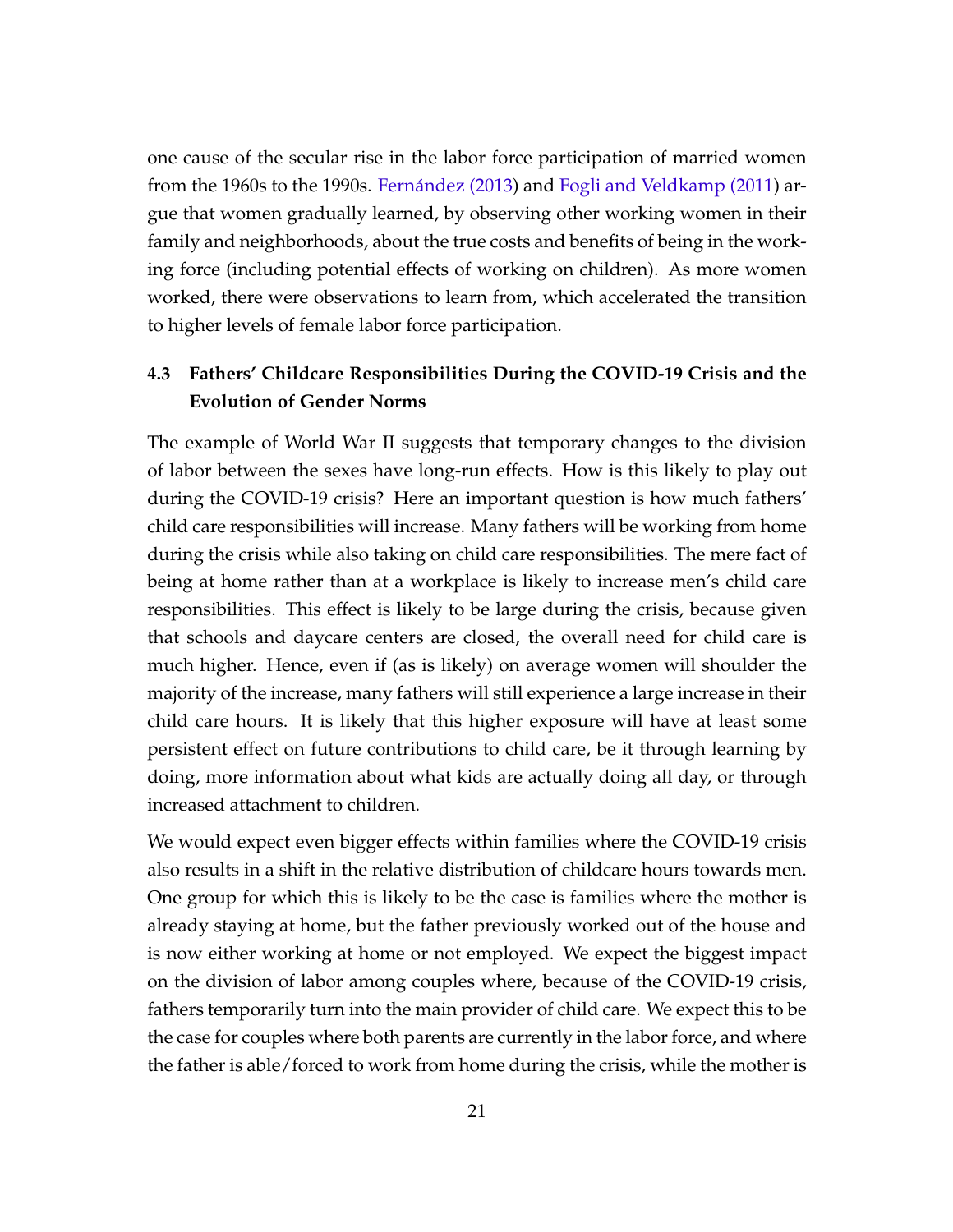not. For example, this would be the case if the mother is in a "critical" occupation (such as a medical doctor or other healthcare professional who can't work from home), whereas the father is in an occupation that switches to telecommuting during the crisis (such as education and a lot of non-critical office work).

Table [9](#page-23-0) provides an impression of the magnitudes involved. The table describes the distribution of couples among employment vs. non-employment for each spouse, where employment is further broken down in critical occupations and, among the non-critical ones, occupations with a low and high ability to telecommute. Consider the bottom panel, which displays this data for married couples with children. During a stay-at-home order with only critical occupations exempt, we expect all non-critical workers to be at home. In nine percent of households, the wife is in a critical occupation (such as medical doctor) while the husband is not. In these households, we expect the husbands to temporarily turn into the main providers of childcare. While this group is obviously a minority, it still consists of millions of households, suggesting that during the height of the crisis seeing men as the main providers of child care will be much more common than previously.

We can also consider what happens if workplaces resume but schools remain closed. In this case, we would expect most workers with the ability to telecommute to continue working from home. We see that in 12 percent of married couples with children the husband is in an occupation with a high ability to telecommute, while the wife is not ("Non-Tele" or "Critical"). Hence, in this scenario the number of men turning into main providers of child care is even higher.

We therefore see that the crisis is likely to generate a large, if temporary, upward shift in men's participation in child care, with a sizeable fraction of married men taking the main responsibility, in most cases for the first time. Based on the persistent effects of other shocks to the household distribution of labor in the past, we expect this shift to lead to a substantial increase in men's future participation in child care.

In assessing these effects, it bears emphasizing that the changes imposed on households by the current crisis are very large. The existing literature on the effects of paternity leave (i.e., parental leave reserved exclusively for fathers)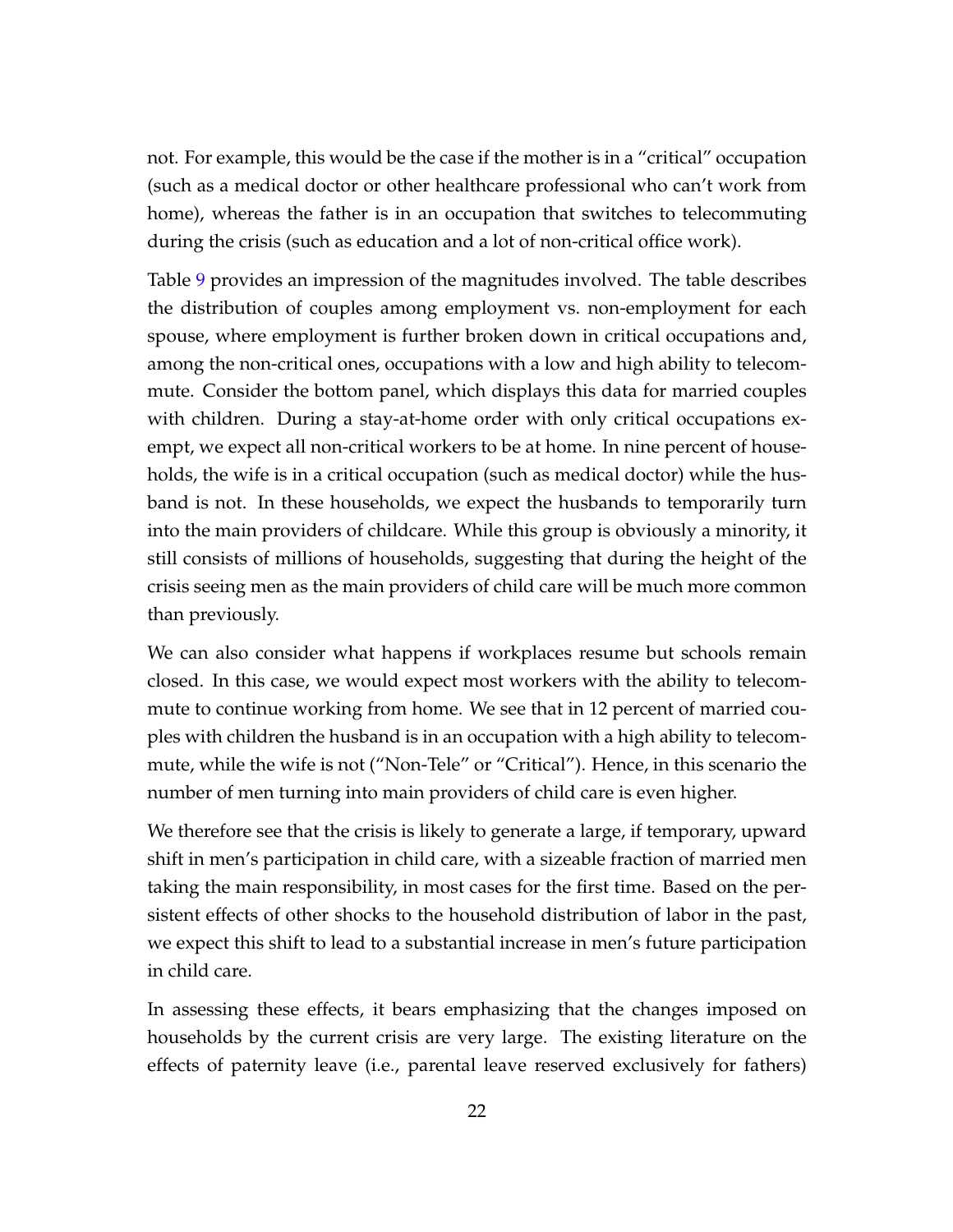| <b>All Couples</b>   | Wife Non-Tele | Wife Tele | Wife Crit | Wife Non-Emp | Total        |
|----------------------|---------------|-----------|-----------|--------------|--------------|
| Husb Non-Tele        | 16%           | 5%        | 4%        | 10%          | 36%          |
| Husb Tele            | 9%            | $7\%$     | 3%        | $7\%$        | 27%          |
| Husb Critical        | 8%            | $2\%$     | 3%        | $6\%$        | 19%          |
| Husb Non-Emp         | 5%            | 2%        | 2%        | 11%          | 19%          |
| <b>Total</b>         | 38%           | 17%       | 12%       | 34%          | 100%         |
| No Children          | Wife Non-Tele | Wife Tele | Wife Crit | Wife Non-Emp | <b>Total</b> |
| Husb Non-Tele        | 15%           | 5%        | $4\%$     | $7\%$        | 32%          |
| Husb Tele            | 9%            | $7\%$     | 3%        | 6%           | 25%          |
| Husb Critical        | $7\%$         | 2%        | 3%        | 4%           | 17%          |
| Husb Non-Emp         | 6%            | 2%        | 2%        | 17%          | 26%          |
| Total                | 37%           | 18%       | 11%       | 34%          | 100%         |
| <b>With Children</b> | Wife Non-Tele | Wife Tele | Wife Crit | Wife Non-Emp | <b>Total</b> |
| Husb Non-Tele        | 17%           | 5%        | 5%        | 11%          | 38%          |
| Husb Tele            | 9%            | $7\%$     | 3%        | 8%           | 28%          |
| Husb Critical        | 8%            | $2\%$     | 4%        | 6%           | 21%          |
| Husb Non-Emp         | $4\%$         | $1\%$     | $1\%$     | $7\%$        | 13%          |
| <b>Total</b>         | 38%           | 16%       | 13%       | 33%          | 100%         |

<span id="page-23-0"></span>Table 9: Distribution of Couples by Family Group

*Note: The table reports the share of couples by husband-wife occupation types. Telecommuting classifications are made according to the TC 50% cut-off. Source: American Time Use Survey 2017-2018; American Community Survey 2017-2018.*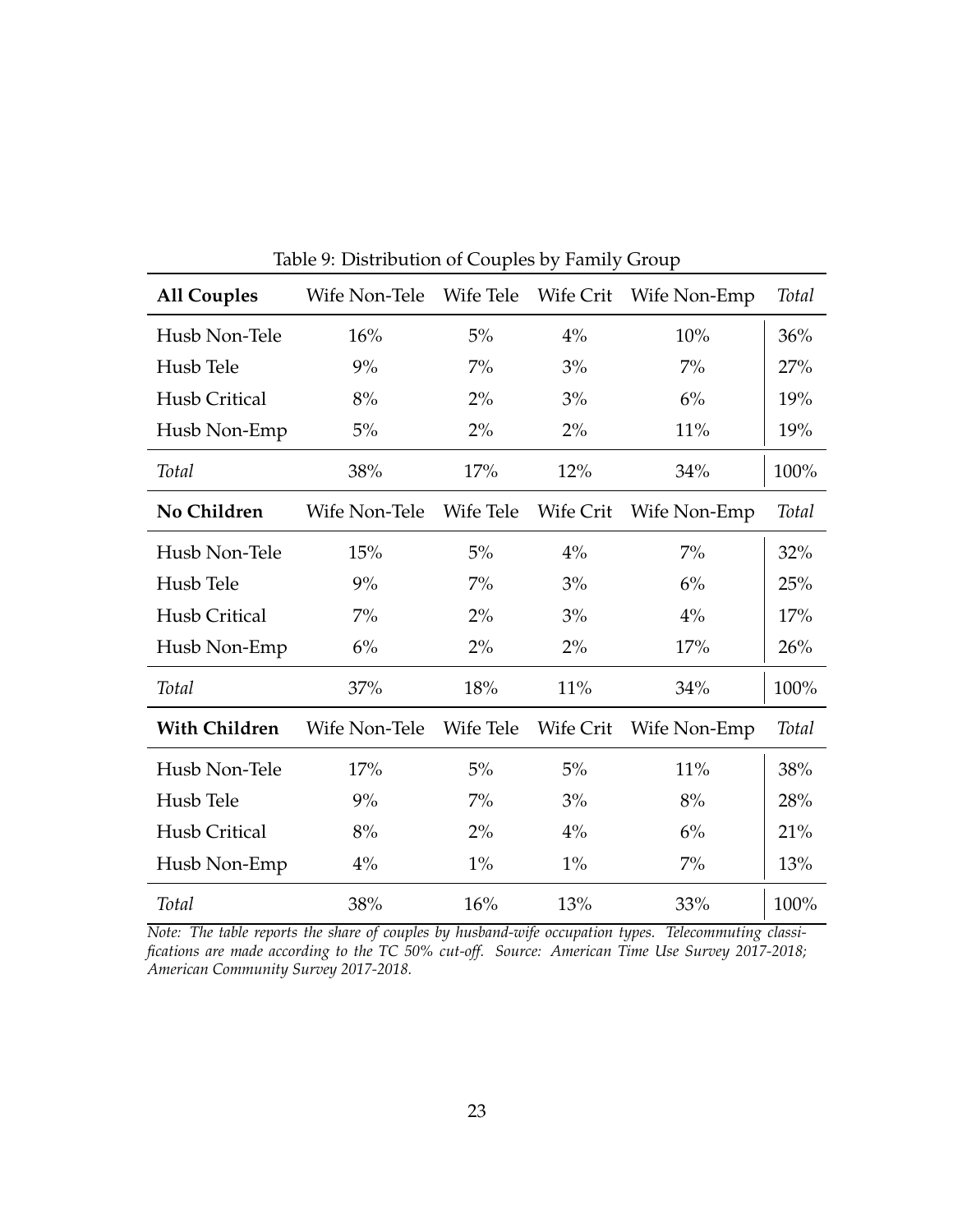finds effect for relatively small changes; for example, [Farré and González \(2019\)](#page-28-3) provide evidence that the introduction of just two weeks of paternity leave for fathers in Spain had persistent effects on the division of labor within couples. During the current crisis, many millions of men are on a form of forced paternity leave for a much longer period, and a sizeable fraction will be the main providers of childcare during this time. Hence, even while women carry a higher burden during the crisis, it is still highly likely that we will observe a sizeable impact of this forced experiment on social norms, and ultimately on gender equality, in the near future.

## **5 Outlook and Policy Options**

We conclude with thoughts on policy options. Although in the last section we pointed out channels that may ultimately lead to a reduction in gender inequality, we should keep in mind that the challenges for families during the current crisis are unprecedented, severe, and falling disproportionately on those least able to respond, such as low-income single mothers. The immediate challenge is to formulate policy responses that acknowledge the specific challenges women are likely to face during the coming crisis.

We therefore recommend the following policies:

- 1. Government subsidies to replace 80% of employee pay for workers who need to provide child care during the crisis due to school and daycare closures and are therefore unable to work, conditional on a continued employment relationship (i.e., workers can return to work immediately after the crisis).
- 2. Work requirements for government assistance programs such as Temporary Assistance for Needy Families (TANF) and Medicaid should be removed until school and daycare centers re-open, and time off work now should not count towards future work requirements. Unemployment insurance should remove the requirement to be actively seeking work over the same period.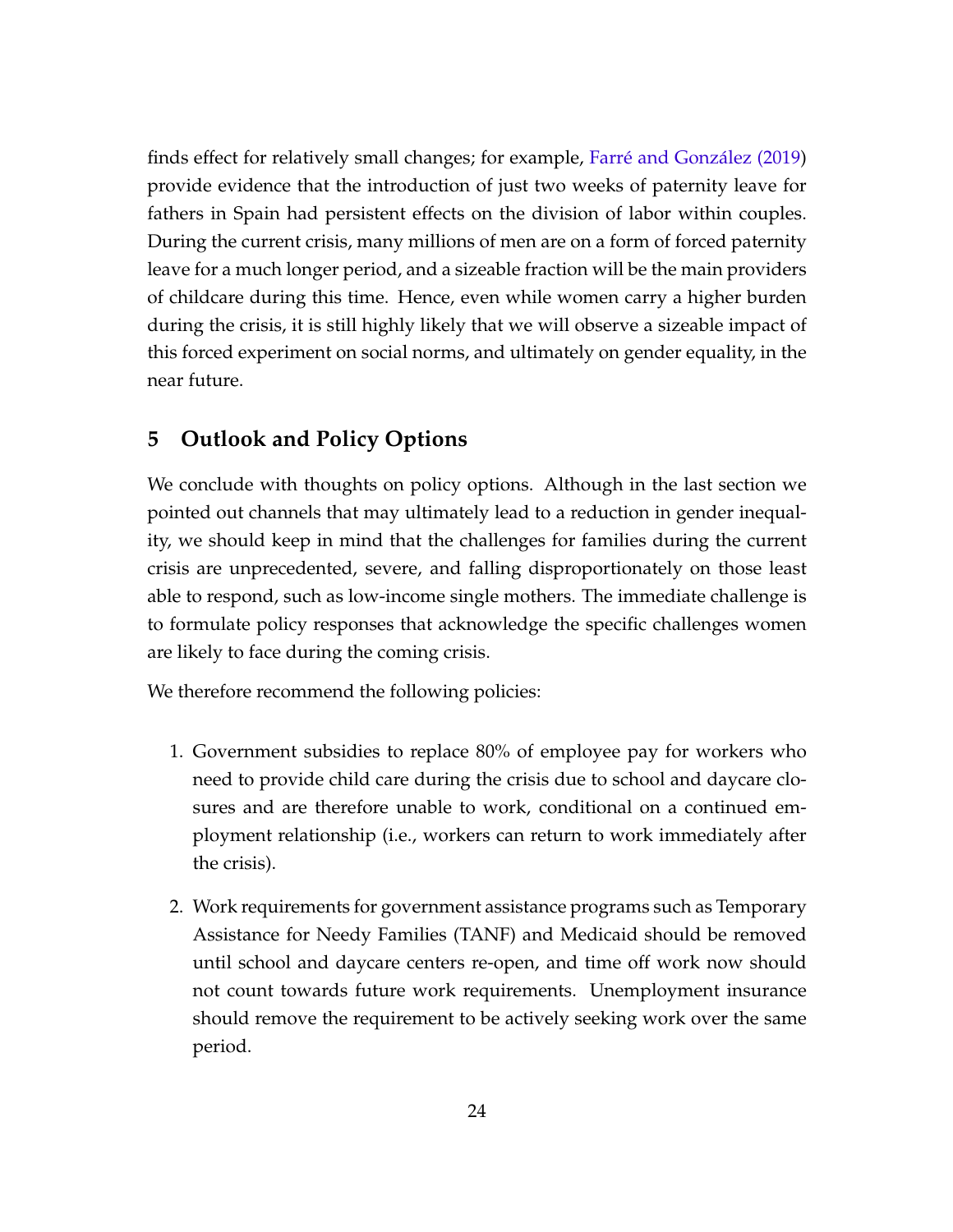- 3. Unemployment benefits should be extended to workers voluntarily separating from employment to provide child care.
- 4. Universities should extend tenure clocks for faculty members with children under age 14, with similar provisions for other employers with up-or-out promotion systems.
- 5. Companies should be encouraged to waive billable hours targets tied to bonus pay for 2020 for women with children under age 14.

This is not a comprehensive list, but it deals with some of the specific challenges posed by the COVID-19 crisis. Items (1), (4), and (5) deal with women who can retain their jobs during the crisis but will lose many hours due to shouldering the majority of childcare provision for very young children and children out of school. Item (1) is particularly important in light of the evidence that job loss has large, persistent negative effects on human capital accumulation and earnings. Allowing women to keep their jobs will avoid these consequences that would otherwise follow them for many years. Countries like Germany and Denmark have already taken aggressive steps along this line to allow workers to remain on their employers' payrolls during the crisis despite working zero or reduced hours. In the United States, the Families First Coronavirus Response Act also includes provisions for paid family leave, but is limited to certain employers (private employers with 50–500 employees).

Many universities are already extending tenure clocks for both mothers and fathers. But recent evidence from [Antecol, Bedard, and Stearns \(2018\)](#page-27-10) suggests that gender blind tenure clock extensions actually reduce female tenure rates and increase male tenure rates, likely because of differences in time spent on childcare. Given the unavailability of other forms of childcare, during the crisis the gap between the ability of junior faculty with and without children to get research done will be extremely large. While faculty without children may still suffer from stress during this period, their time available to work is likely to actually increase, given that time use for other activities, such as socializing with others, declines during social isolation.<sup>[15](#page-25-0)</sup> Extending the tenure clock indiscriminately for

<span id="page-25-0"></span><sup>&</sup>lt;sup>15</sup> [Aguiar et al. \(2018\)](#page-26-1) report that young men spend about eight hours per week socializing.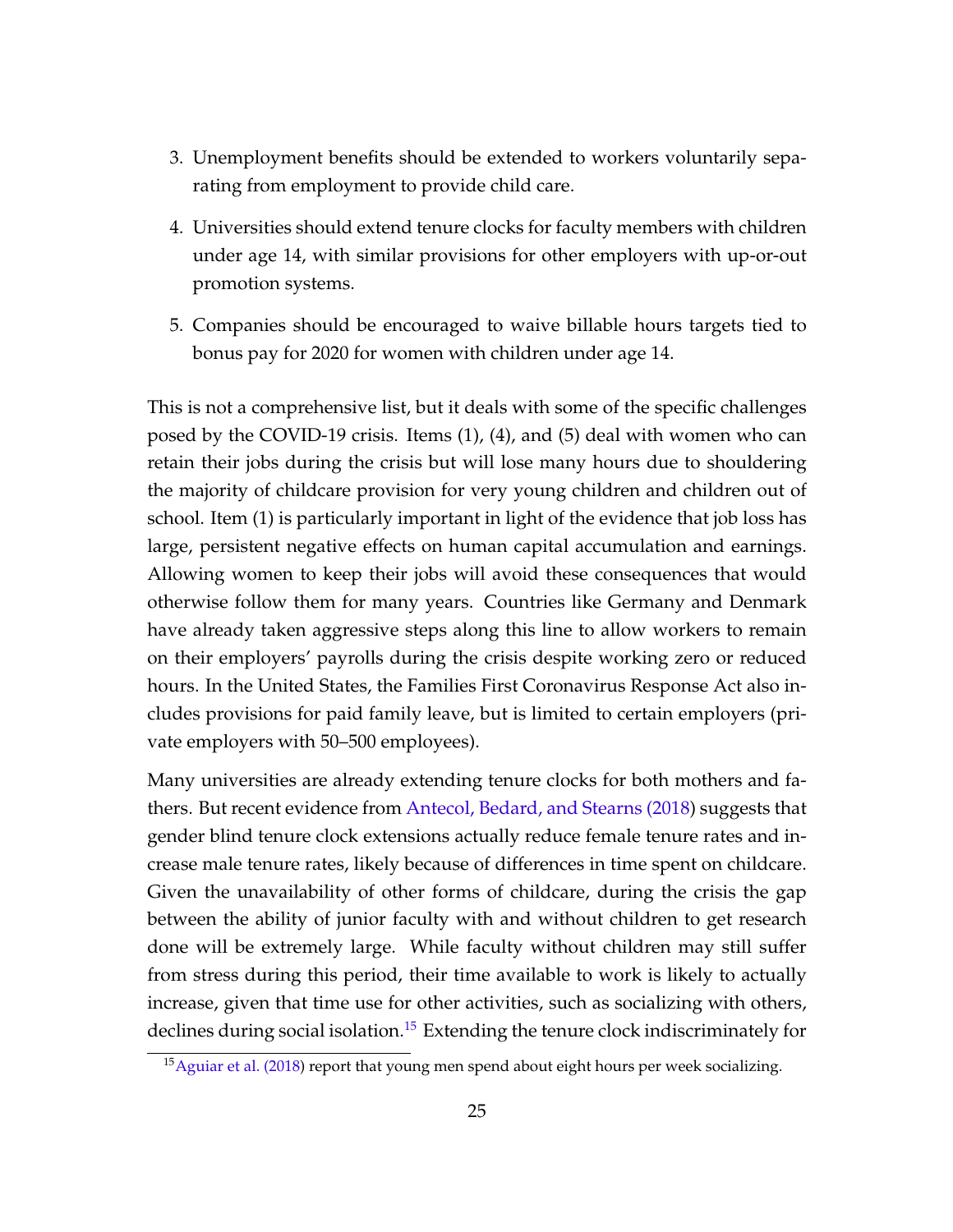all current junior faculty, as a number of universities have already implemented, will not address this disparity, which hits women stronger than men. Similar mechanisms are at work in corporate settings where bonuses are tied to hours worked: mothers will likely find it harder to meet these targets because of childcare provision during the crisis while most men will not, exacerbating the gender wage gap.

Section [2.2](#page-7-0) argues that women are more likely to become unemployed during this crisis than previous ones. Policies (2) and (3) are meant to address this group. Some women, especially single mothers, will have no choice but to leave their jobs to care for their children and should be eligible for unemployment benefits. California has already taken this step by extending UI to cover parents who stop working due to school closures. While caring for children, unemployed parents will not be able to resume working so the requirement to be actively seeking employment should be waived. Work requirements for other social assistance programs such as food stamps and Medicaid in some states should be lifted for the same reason and time limits on duration of receipt of these services should be lifted.

Finally, there will be other consequences of the current crisis that will fall disproportionately on women that are outside the scope of this paper that we leave to future research. In normal recessions, incidents of domestic violence increase [\(Siflinger, Tertilt, and van den Berg 2012\)](#page-29-6). With families cooped up inside, these risks will further increase and women are much more likely than men to be the victims of domestic violence. Further, some states are restricting access to abortions during the crisis, and the impact of the pandemic on fertility more broadly remains to be seen. We plan to expand our analysis to some of these dimensions in future research.

## <span id="page-26-0"></span>**References**

- Acemoglu, Daron, David H. Autor, and David Lyle. 2004. "Women, War, and Wages: The Effect of Female Labor Supply on the Wage Structure at Midcentury." *Journal of Political Economy* 112 (3): 497–551.
- <span id="page-26-1"></span>Aguiar, Mark, Mark Bils, Kerwin Kofi Charles, and Erik Hurst. 2018. "Leisure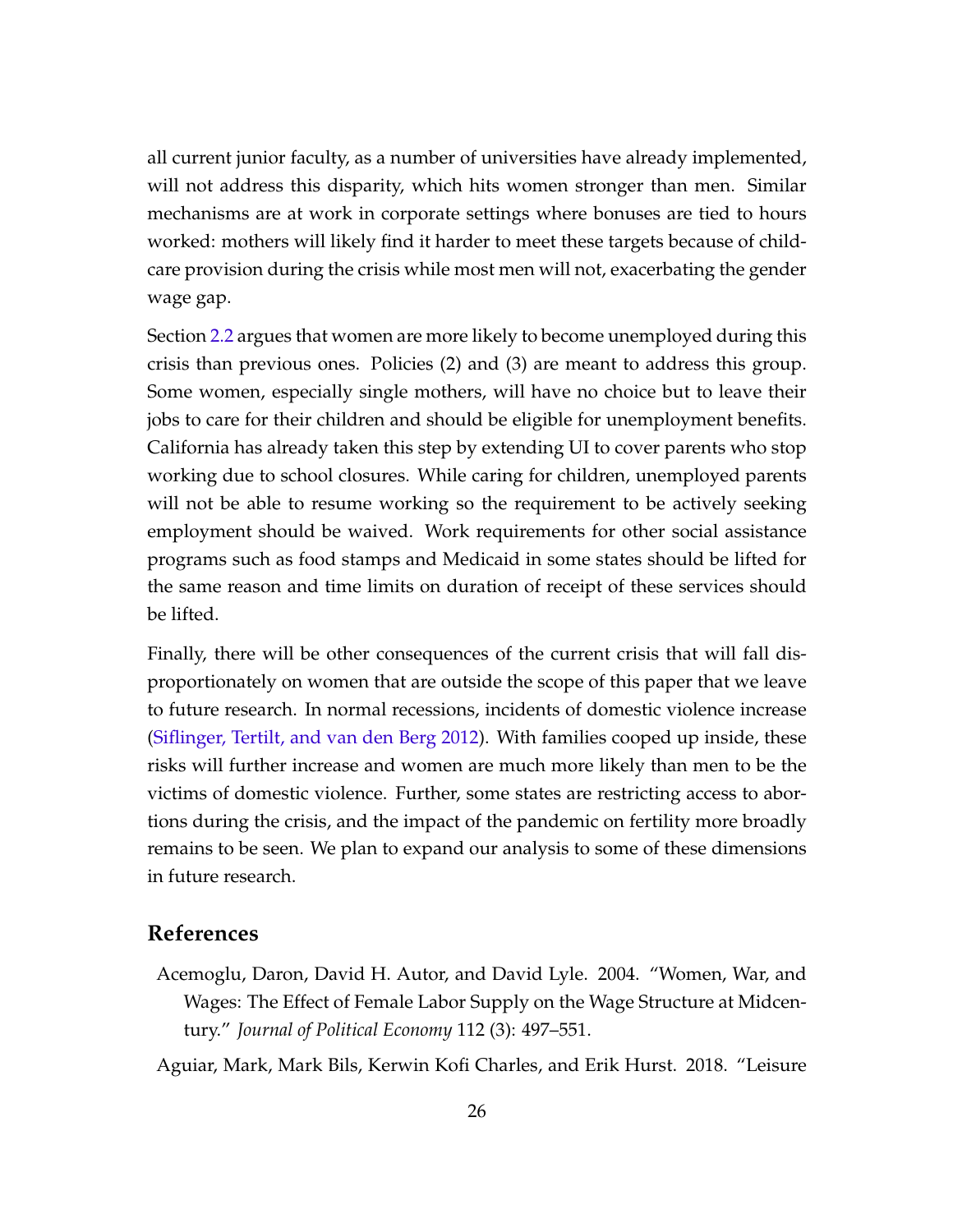Luxuries and the Labor Supply of Young Men." Unpublished Manuscript, University of Chicago.

- <span id="page-27-5"></span>Albanesi, Stefania. 2020. "Changing Business Cycles: The Role of Women's Employment." NBER Working Paper 25655.
- <span id="page-27-2"></span>Altonji, Joseph G., Lisa B. Kahn, and Jamin D. Speer. 2016. "Cashier or Consultant? Entry Labor Market Conditions, Field of Study, and Career Success." *Journal of Labor Economics* 34 (S1): S361–S401.
- <span id="page-27-10"></span>Antecol, Heather, Kelly Bedard, and Jenna Stearns. 2018. "Equal but inequitable: Who benefits from gender-neutral tenure clock stopping policies?" *American Economic Review* 108 (9): 2420–2441.
- <span id="page-27-1"></span>China Center for Disease Control. 2020. "Vital Surveillances: The Epidemiological Characteristics of an Outbreak of 2019 Novel Coronavirus Diseases (COVID-19)." *China CDC Weekly* 2:113–122.
- <span id="page-27-7"></span>Coskun, Sena, and Husnu Dalgic. 2020. "The Emergence of Procyclical Fertility: The Role of Gender Differences in Employment Risk." CRC TR 224 Discussion Paper Series No. 142.
- <span id="page-27-0"></span>Davis, Steven J., and Till von Wachter. 2011. "Recessions and the costs of job loss." *Brookings Papers on Economic Activity*, no. 2:1–72.
- <span id="page-27-9"></span>Doepke, Matthias, Moshe Hazan, and Yishay D. Maoz. 2015. "The Baby Boom and World War II: A Macroeconomic Analysis." *Review of Economic Studies* 82 (3): 1031–1073.
- <span id="page-27-8"></span>Doepke, Matthias, and Fabian Kindermann. 2019. "Bargaining over Babies: Theory, Evidence, and Policy Implications." *American Economic Review* 109 (9): 3264–3306.
- <span id="page-27-4"></span>Doepke, Matthias, and Michèle Tertilt. 2016. "Families in Macroeconomics." Chapter 23 of *Handbook of Macroeconomics, Vol. 2*. North Holland.
- <span id="page-27-3"></span>Ekberg, John, Rickard Eriksson, and Guido Friebel. 2013. "Parental leave: A policy evaluation of the Swedish "Daddy-Month" reform." *Journal of Public Economics* 97:131 – 143.
- <span id="page-27-6"></span>Ellieroth, Kathrin. 2019. "Spousal Insurance, Precautionary Labor Supply, and the Business Cycle." Unpublished Manuscript, Indiana University.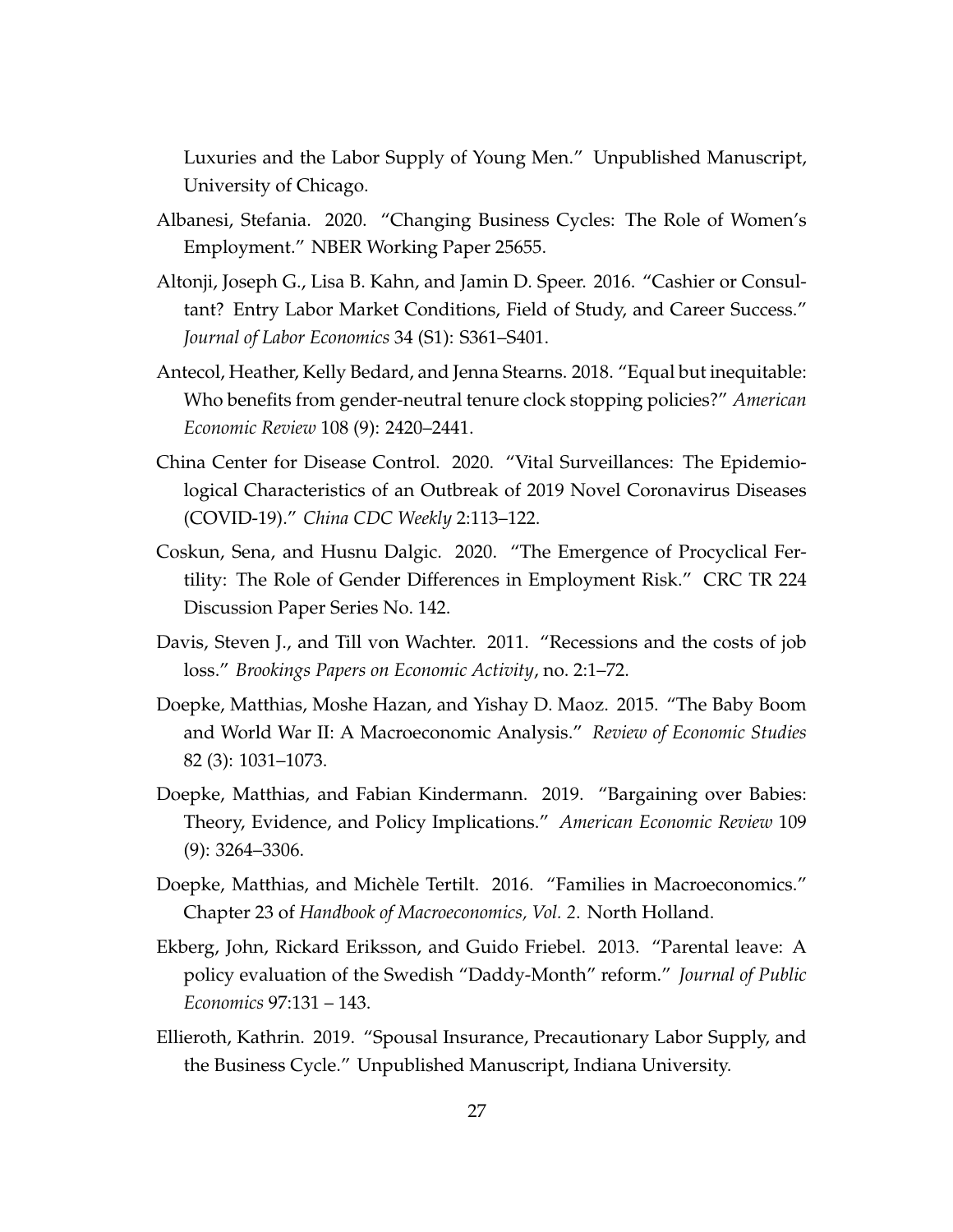- <span id="page-28-3"></span>Farré, Lídia, and Libertad González. 2019. "Does Paternity Leave Reduce Fertility?" *Journal of Public Economics* 172:52–66.
- <span id="page-28-9"></span>Fernández, Raquel. 2013. "Cultural Change as Learning: The Evolution of Female Labor Force Participation over a Century." *American Economic Review* 103 (1): 472–500.
- <span id="page-28-6"></span>Fernández, Raquel, Alessandra Fogli, and Claudia Olivetti. 2004. "Mothers and Sons: Preference Formation and Female Labor Force Dynamics." *Quarterly Journal of Economics* 119 (4): 1249–99.
- <span id="page-28-10"></span>Fogli, Alessandra, and Laura Veldkamp. 2011. "Nature or Nurture? Learning and the Geography of Female Labor Force Participation." *Econometrica* 79 (4): 1103–38.
- <span id="page-28-4"></span>Fukui, Masao, Emi Nakamura, and Jón Steinsson. 2019. "Women, Wealth Effects, and Slow Recoveries." Unpublished Manuscript, University of Berkeley.
- <span id="page-28-2"></span>Gallen, Yana. 2018. "Motherhood and the Gender Productivity Gap." Unpublished Manuscript, University of Chicago.
- <span id="page-28-5"></span>Goldin, Claudia. 2010. "How to achieve gender equality." *The Milken Institute Review*, pp. 24–33.
- <span id="page-28-7"></span>Goldin, Claudia, and Claudia Olivetti. 2013. "Shocking Labor Supply: A Reassessment of the Role of World War II on Women's Labor Supply." *American Economic Review* 103 (3): 257–62.
- <span id="page-28-8"></span>Grosjean, Pauline, and Rose Khattar. 2018. "It's Raining Men! Hallelujah? The Long-Run Consequences of Male-Biased Sex Ratios." *Review of Economic Studies* 86 (2): 723–754.
- <span id="page-28-0"></span>Jarosch, Gregor. 2015. "Searching for Job Security and the Consequences of Job Loss." Unpublished Manuscript, Princeton University.
- <span id="page-28-1"></span>Kleven, Henrik, Camille Landais, Johanna Posch, Andreas Steinhauer, and Josef Zweimüller. 2019. "Child Penalties across Countries: Evidence and Explanations." *AEA Papers and Proceedings* 109:122–26.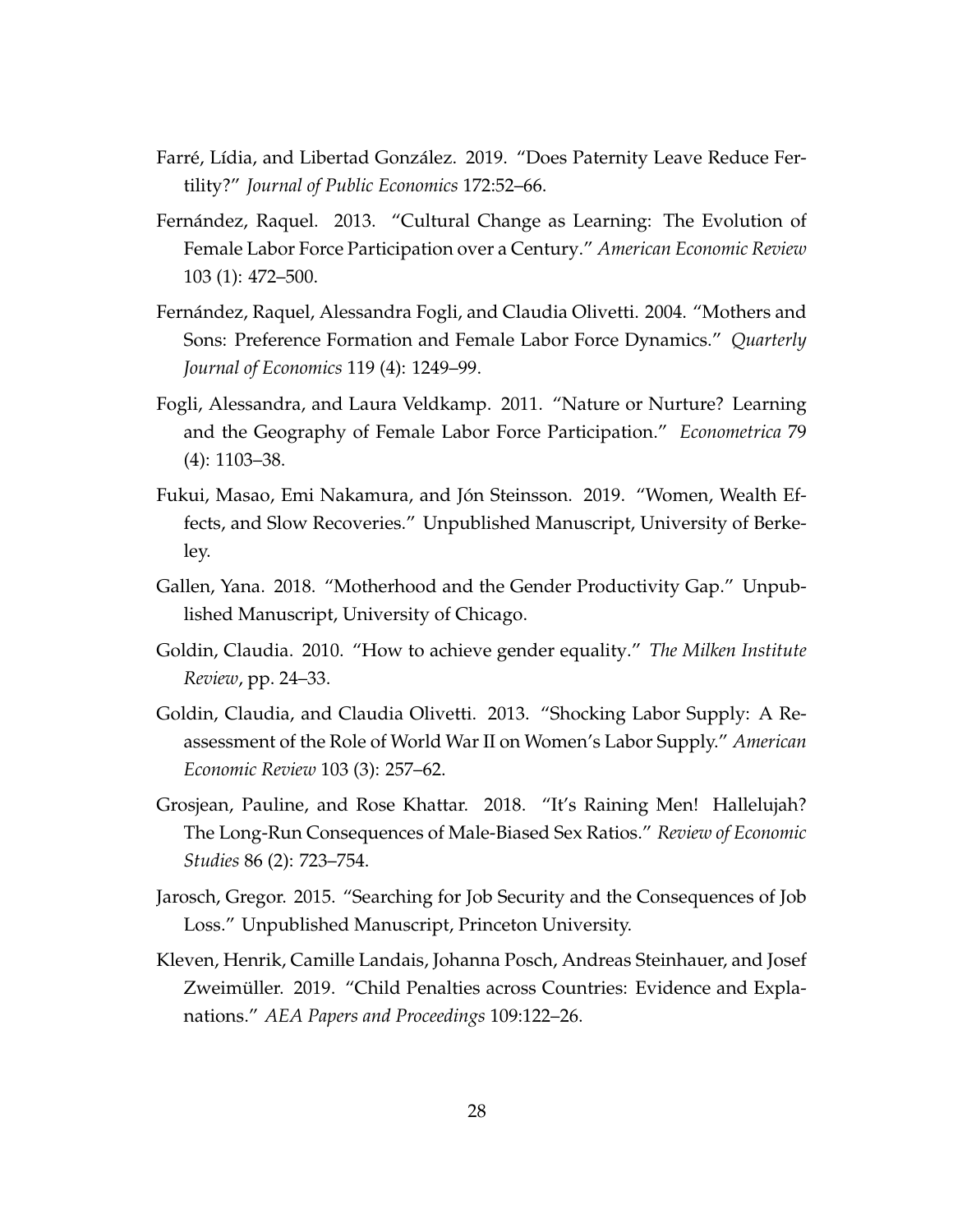- <span id="page-29-3"></span>Kleven, Henrik, Camille Landais, and Jakob Egholt Søgaard. 2019. "Children and Gender Inequality: Evidence from Denmark." *American Economic Journal: Applied Economics* 11 (4): 181–209.
- <span id="page-29-1"></span>Oreopoulos, Philip, Till von Wachter, and Andrew Heisz. 2012. "The Short- and Long-Term Career Effects of Graduating in a Recession." *American Economic Journal: Applied Economics* 4 (1): 1–29.
- <span id="page-29-5"></span>Schoonbroodt, Alice. 2018. "Parental Child Care During and Outside of Typical Work Hours." *Review of the Economics of the Household* 16:453–476.
- <span id="page-29-2"></span>Schwandt, Hannes, and Till von Wachter. 2019. "Unlucky Cohorts: Estimating the Long-Term Effects of Entering the Labor Market in a Recession in Large Cross-Sectional Data Sets." *Journal of Labor Economics* 37 (S1): S161–S198.
- <span id="page-29-6"></span>Siflinger, Bettina, Michele Tertilt, and Gerard van den Berg. 2012. "Domestic Violence over the Business Cycle." Unpublished Manuscript, University of Mannheim.
- <span id="page-29-0"></span>Stevens, Ann Huff. 1997. "Persistent effects of job displacement: The importance of multiple job losses." *Journal of Labor Economics* 15 (1): 165–188.
- <span id="page-29-4"></span>Tamm, Marcus. 2019. "Fathers' parental leave-taking, childcare involvement and labor market participation." *Labour Economics* 59:184–197.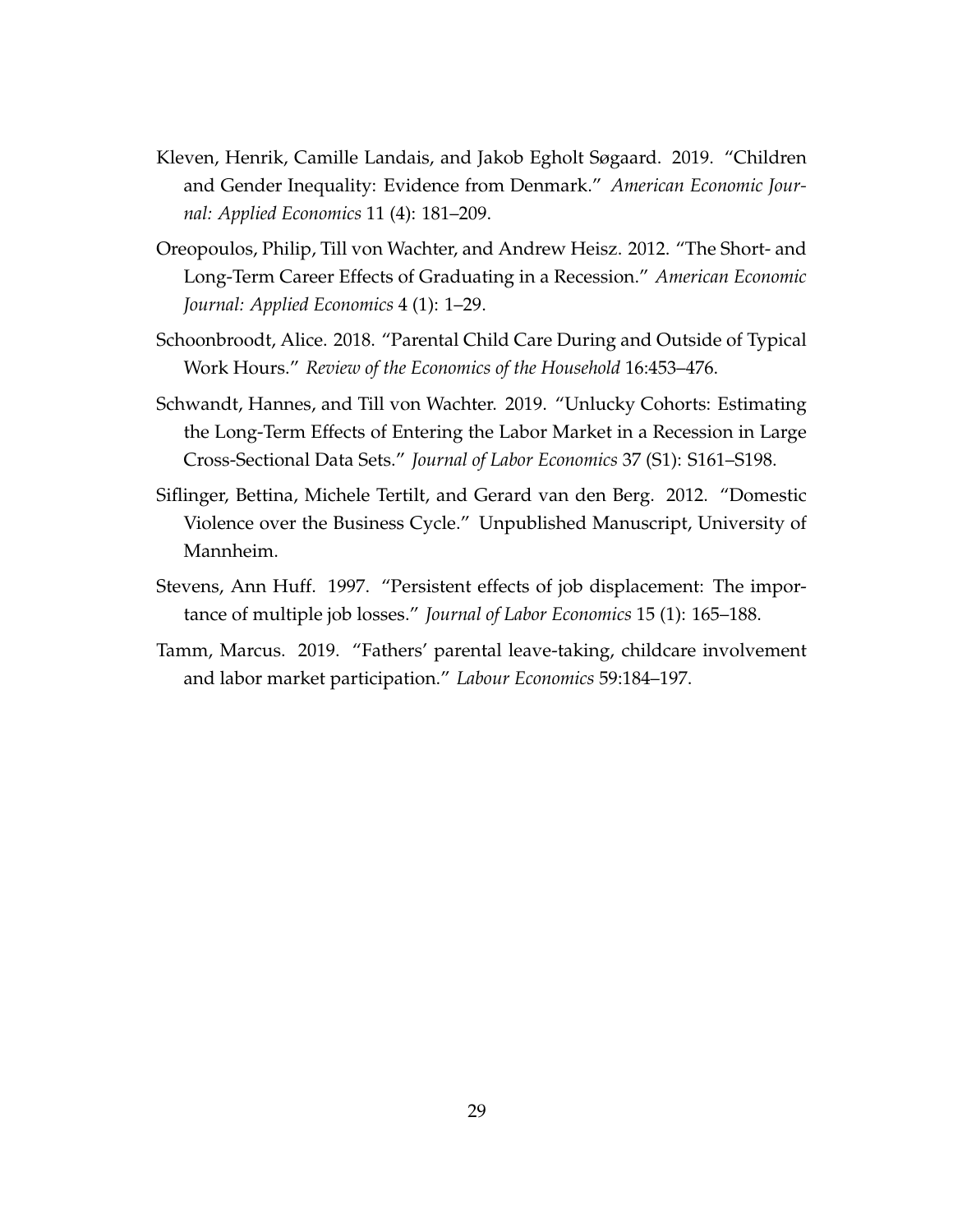| Table 10: Occup                                                                                                                                     |            | ational Telecommuting and Distribution of Employed Workers by Type                           |         |                |                             |                               |                              |                                |                                                                                                                |
|-----------------------------------------------------------------------------------------------------------------------------------------------------|------------|----------------------------------------------------------------------------------------------|---------|----------------|-----------------------------|-------------------------------|------------------------------|--------------------------------|----------------------------------------------------------------------------------------------------------------|
| Occupation                                                                                                                                          | Able to TC | Effective Annual TC                                                                          | All Men | All Women      | Single Women<br>No Children | Single Women<br>With Children | Married Women<br>No Children | Married Women<br>With Children | Critical Occupation                                                                                            |
| Transportation and Material Moving                                                                                                                  |            |                                                                                              | $10\%$  |                | 2%                          |                               | $2\%$                        |                                |                                                                                                                |
| Food Preparation and Serving                                                                                                                        | 4%         |                                                                                              | 4%      | $6\%$          | 9%                          | 7%                            | $\frac{5}{6}$                | 3%                             |                                                                                                                |
| Building and Grounds Cleaning and Maintenance                                                                                                       | 4%         |                                                                                              | 4%      | 3%             |                             | 5%                            |                              | 3%                             |                                                                                                                |
| Production                                                                                                                                          | 4%         |                                                                                              | 8%      | 3%             | $3\%$                       | 5%                            | 3%                           | 3%                             |                                                                                                                |
| Healthcare Support                                                                                                                                  | 8%         |                                                                                              | $1\%$   | 4%             | $\frac{5}{6}$               | 6%                            | 3%                           | 3%                             |                                                                                                                |
| Construction                                                                                                                                        | 10%        |                                                                                              | 8%      | $0\%$          | $0\%$                       | $0\%$                         | $0\%$                        | $0\%$                          |                                                                                                                |
| Farming, Fishing, and Forestry                                                                                                                      | $11\%$     |                                                                                              | $1\%$   | 6 <sup>8</sup> | $0\%$                       | $0\%$                         | $0\%$                        | $0\%$                          |                                                                                                                |
| Installation, Maintenance, and Repair                                                                                                               | $11\%$     |                                                                                              | 6%      | $0\%$          | $0\%$                       | $0\%$                         | $0\%$                        | $0\%$                          |                                                                                                                |
| Extraction                                                                                                                                          | 13%        |                                                                                              | $0\%$   | $0\%$          | $0\%$                       | $0\%$                         | $0\%$                        | $0\%$                          |                                                                                                                |
| Personal Care and Service                                                                                                                           | 13%        | ಸ                                                                                            | 2%      | 6%             | 7%                          | 7%                            | 5%                           | 5%                             |                                                                                                                |
| Protective Service                                                                                                                                  | 14%        |                                                                                              | 3%      | $1\%$          | $1\%$                       | $1\%$                         | $1\%$                        | $1\%$                          |                                                                                                                |
| Healthcare Practitioners and Technicians                                                                                                            | 16%        |                                                                                              | 3%      | 10%            | 8%                          | 9%                            | 11%                          | 13%                            |                                                                                                                |
| Technicians                                                                                                                                         | 18%        | 3                                                                                            | $0\%$   | $0\%$          | $0\%$                       | $0\%$                         | $0\%$                        | $0\%$                          |                                                                                                                |
| Office and Administrative Support                                                                                                                   | 26%        | र्द                                                                                          | 7%      | 19%            | 19%                         | 20%                           | 22%                          | 18%                            |                                                                                                                |
| Sales and Related                                                                                                                                   | 33%        | ౘ                                                                                            | 10%     | 10%            | 13%                         | 10%                           | 9%                           | 8%                             |                                                                                                                |
| Education, Training, and Library                                                                                                                    | 37%        | 36                                                                                           | 3%      | 10%            | $8\%$                       | 7%                            | 10%                          | 13%                            |                                                                                                                |
| Community and Social Services                                                                                                                       | 46%        | \$                                                                                           | $1\%$   | $2\%$          | $2\%$                       | $2\%$                         | $3\%$                        | 3%                             |                                                                                                                |
| Life, physical, and social science                                                                                                                  | 54%        | र्द                                                                                          | $1\%$   | $1\%$          | $1\%$                       | $0\%$                         | $1\%$                        | $1\%$                          |                                                                                                                |
| Arts, Design, Entertainment, Sports, and Media                                                                                                      | 57%        | ₩                                                                                            | $2\%$   | $2\%$          | 3%                          | $1\%$                         | 2%                           | $2\%$                          |                                                                                                                |
| Management, business, science, and arts                                                                                                             | 63%        | \$                                                                                           | 13%     | 9%             | 8%                          | 8%                            | 11%                          | $11\%$                         |                                                                                                                |
| Legal                                                                                                                                               | 64%        | 35                                                                                           | $1\%$   | $1\%$          | $1\%$                       | $1\%$                         | $1\%$                        | $1\%$                          |                                                                                                                |
| Business operations specialists                                                                                                                     | 66%        | 8                                                                                            | 2%      | 3%             | 3%                          | 3%                            | 4%                           | 3%                             |                                                                                                                |
| Architecture and engineering                                                                                                                        | $67\%$     | 96                                                                                           | 3%      | $1\%$          | $1\%$                       | $0\%$                         | $1\%$                        | $1\%$                          |                                                                                                                |
| Financial specialists                                                                                                                               | 68%        | 57                                                                                           | 2%      | 3%             | 2%                          | 2%                            | 3%                           | 3%                             |                                                                                                                |
| Computer and Mathematical                                                                                                                           | 78%        | 8                                                                                            | 4%      | 2%             | 2%                          | $1\%$                         | 2%                           | 2%                             |                                                                                                                |
| Note: Column (1) reports the share of all workers in the occupation who said they were able to telecommute to work if they wanted to. For those who |            |                                                                                              |         |                |                             |                               |                              |                                |                                                                                                                |
| reported being able to telecommute, Column (2) reports the annualized number days they actually did telecommute to work. Column (3)-(7) report      |            |                                                                                              |         |                |                             |                               |                              |                                |                                                                                                                |
| the share of all employed women, also                                                                                                               |            |                                                                                              |         |                |                             |                               |                              |                                | conditional on marital status and children, who are in each occupational category. The final column identifies |
| critical occupations during the COVI                                                                                                                |            | D-19 crisis. Soure: Ameriacan Time Use Survey 2017-2018; American Community Survey 2017-2018 |         |                |                             |                               |                              |                                |                                                                                                                |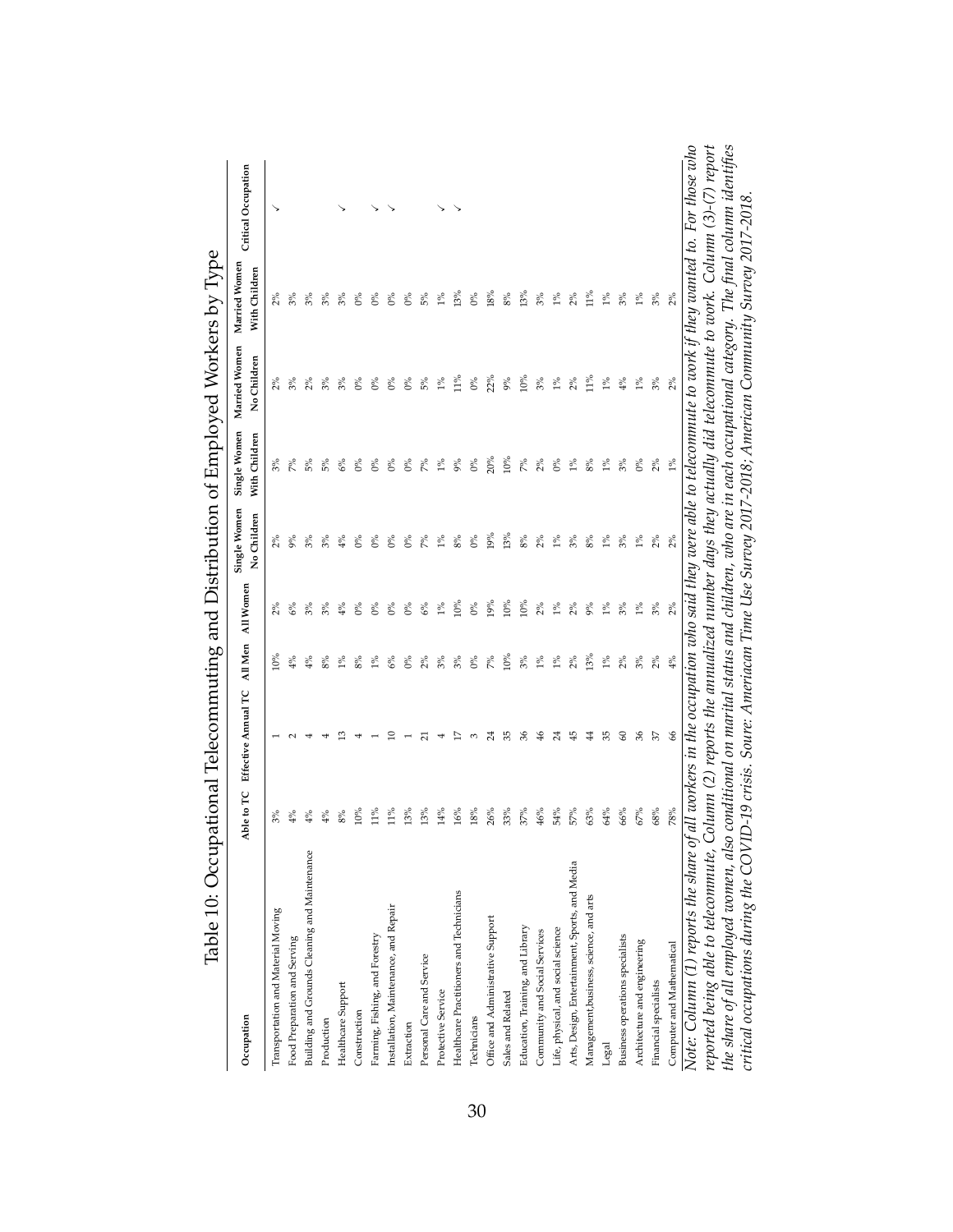| <b>All Couples</b>     | single men | single women | married men | married women |
|------------------------|------------|--------------|-------------|---------------|
| 5+ per week            | $7\%$      | $7\%$        | 6%          | 11%           |
| 3-4 per week           | $5\%$      | $5\%$        | 4%          | $7\%$         |
| 1-2 per week           | $7\%$      | 10%          | $7\%$       | 10%           |
| At least 1 per week    | $6\%$      | 6%           | 6%          | $6\%$         |
| Once every 2 weeks     | 9%         | 6%           | $7\%$       | 6%            |
| Once a month           | 6%         | $7\%$        | 10%         | 5%            |
| Less than once a month | $8\%$      | 8%           | $11\%$      | $9\%$         |
| No Children            | single men | single women | married men | married women |
| 5+ per week            | $7\%$      | 6%           | 4%          | 11%           |
| 3-4 per week           | 4%         | 5%           | $7\%$       | 8%            |
| 1-2 per week           | 8%         | 11%          | 6%          | 10%           |
| At least 1 per week    | $5\%$      | 6%           | $7\%$       | 3%            |
| Once every 2 weeks     | $9\%$      | 6%           | 6%          | $7\%$         |
| Once a month           | $7\%$      | $7\%$        | $7\%$       | $5\%$         |
| Less than once a month | 9%         | 9%           | 9%          | 8%            |
| <b>With Children</b>   | single men | single women | married men | married women |
| 5+ per week            | $7\%$      | 10%          | $7\%$       | 9%            |
| 3-4 per week           | 5%         | 8%           | 4%          | 6%            |
| 1-2 per week           | 3%         | 8%           | 8%          | 10%           |
| At least 1 per week    | 11%        | 5%           | 5%          | $7\%$         |
| Once every 2 weeks     | $1\%$      | $5\%$        | $7\%$       | 6%            |
| Once a month           | $1\%$      | 8%           | 10%         | 6%            |
| Less than once a month | 3%         | $5\%$        | 12%         | 10%           |

Table 11: Frequency Working from Home, by gender, marital status, and children

*Note: The table reports the frequency of working from home (for those able to work from home) by gender, marital status, and children. Source: American Time Use Survey, 2017-2018.*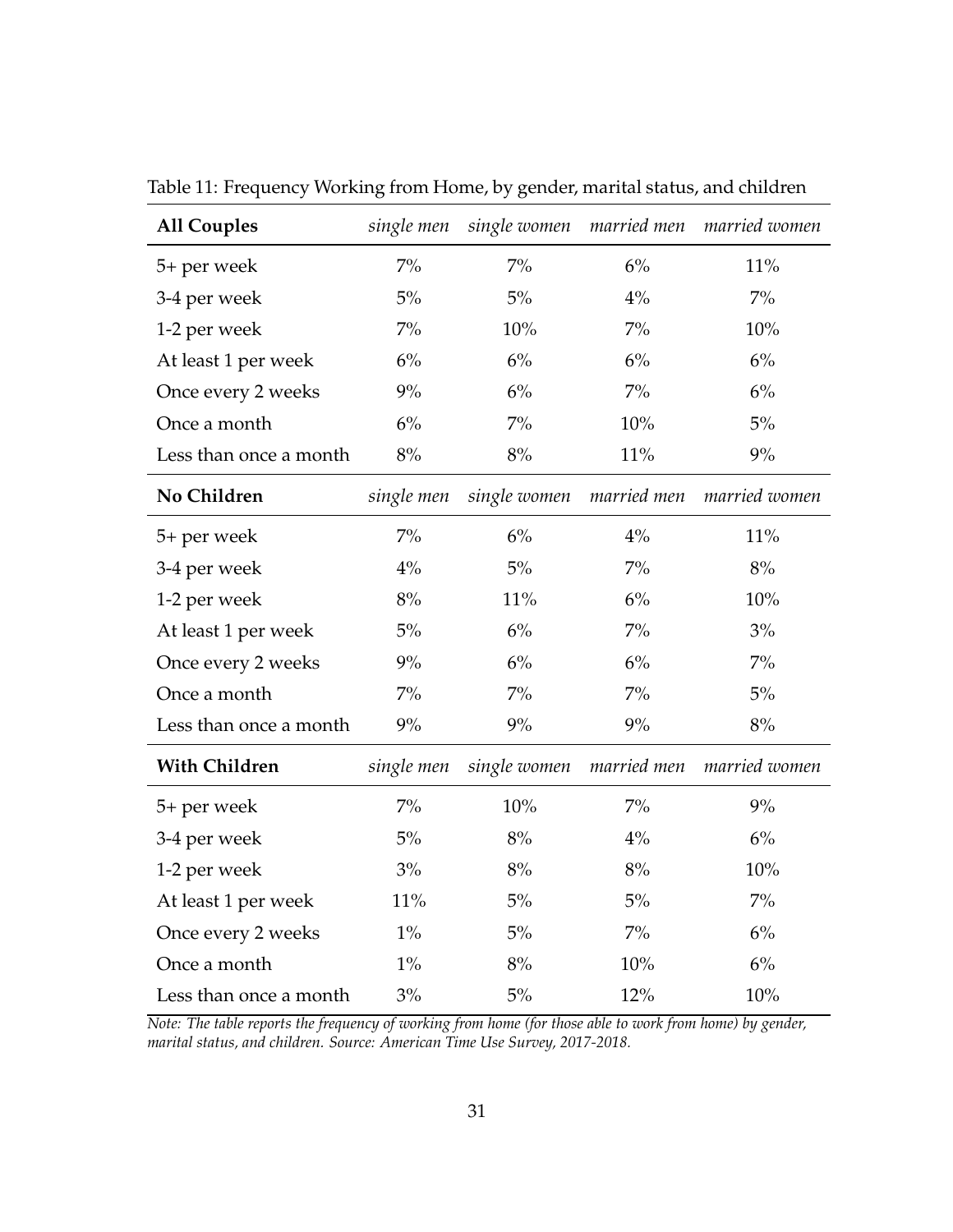| Family Group                                                                                                                                                                                                                                     |              |                 |           | Husbands        |                         |                   |          |                |          | Wives        |                         |                    |
|--------------------------------------------------------------------------------------------------------------------------------------------------------------------------------------------------------------------------------------------------|--------------|-----------------|-----------|-----------------|-------------------------|-------------------|----------|----------------|----------|--------------|-------------------------|--------------------|
| (Husband, Wife)                                                                                                                                                                                                                                  | Share BA Age |                 | Income    | Hours Worked    | Own Children            | $Own$ Child $< 5$ | Share BA | Age            | Income   | Hours Worked | Own Children            | $O$ an $Child < 5$ |
| (Non-Tele, Non-Tele)                                                                                                                                                                                                                             | 7%           | $\ddot{4}$      | \$40,740  | 42              |                         | 0.2               | 9%       | $\overline{4}$ | \$24,022 | 35           | $\tilde{\mathbf{c}}$    | 0.2                |
| (Non-Tele, Tele)                                                                                                                                                                                                                                 | 13%          | 45              | \$51,906  |                 |                         | 0.2               | 39%      | $\overline{4}$ | \$43,458 | 38           |                         | 0.2                |
| (Non-Tele, Crit)                                                                                                                                                                                                                                 | $11\%$       | $\ddagger$      | \$48,893  | 읶               | Ņ                       | 0.2               | 34%      | $\overline{4}$ | \$42,492 | 37           | $\overline{c}$          | 0.2                |
| (Non-Tele, Non-Emp)                                                                                                                                                                                                                              | 7%           | $\overline{45}$ | \$48,784  | ఞ               | <u>ت</u>                | 0.4               | 12%      | \$             | \$5,593  | 5            | ت<br>ا                  | $\ddot{0.4}$       |
| (Tele, Non-Tele)                                                                                                                                                                                                                                 | 45%          | 45              | \$73,531  | 4               |                         | 0.2               | 28%      | 43             | \$26,739 | 33           |                         | $\approx$          |
| (Tele, Tele)                                                                                                                                                                                                                                     | 68%          | 45              | \$97,625  | 45              | $\supseteq$             | 0.2               | 71%      | 4              | \$61,786 | 39           | $\Xi$                   | 0.2                |
| (Tele, Crit)                                                                                                                                                                                                                                     | 64%          | 4               | \$87,432  | 4               | $\overline{12}$         | 0.3               | 71%      | $\overline{4}$ | \$63,173 | 37           | 2                       | $0.\overline{3}$   |
| (Tele, Non-Emp)                                                                                                                                                                                                                                  | 64%          | 47              | \$128,949 | 45              | $\overline{14}$         | $0.\overline{3}$  | 51%      | 45             | \$8,227  | $\mathbf{L}$ |                         | $\mathbb{C}^3$     |
| (Crit, Non-Tele)                                                                                                                                                                                                                                 | 12%          | 45              | \$49,638  | 4               | 7                       | $\sim$            | 11%      | $\frac{43}{5}$ | \$23,232 | 35           | $\overline{12}$         | $\sim$             |
| (Crit, Tele)                                                                                                                                                                                                                                     | 26%          | 45              | \$68,685  | 45              |                         | 0.2               | $47\%$   | \$             | \$45,970 | 38           | Ξ                       | 0.2                |
| (Crit, Crit)                                                                                                                                                                                                                                     | 34%          | 4               | \$76,418  | 45              | $\overline{\mathbf{C}}$ | 0.3               | 50%      | $\overline{4}$ | \$55,167 | 38           | $\overline{\mathbf{C}}$ | $0.\overline{3}$   |
| (Crit, Non-Emp)                                                                                                                                                                                                                                  | 23%          | $\frac{4}{6}$   | \$76,600  | $\frac{4}{5}$   | $\vec{=}$               | 0.4               | 23%      | $\ddot{4}$     | \$6,276  | Б            | $\overline{14}$         | ರ.<br>ರ            |
| (Non-Emp, Non-Tele)                                                                                                                                                                                                                              | $10\%$       | 50              | \$18,353  | $\Xi$           | $\ddot{0}$              | 5                 | $9\%$    | $\frac{8}{3}$  | \$25,296 | 35           | $\Xi$                   | $\Xi$              |
| (Non-Emp, Tele)                                                                                                                                                                                                                                  | $30\%$       | 52              | \$27,530  |                 | 0.8                     | $\Xi$             | $47\%$   | $\overline{6}$ | \$59,588 | 39           | 0.8                     | $\Xi$              |
| (Non-Emp, Crit)                                                                                                                                                                                                                                  | 25%          | 50              | \$23,468  | $\overline{10}$ | 0.9                     | 0.2               | 44%      | 47             | \$57,757 | 39           | 0.9                     | 0.2                |
| (Non-Emp, Non-Emp)                                                                                                                                                                                                                               | 25%          | 55              | \$36,679  | 8               | 0.7                     | $\overline{0}$    | 24%      | 53             | \$15,201 | 4            | 0.7                     | $\rm{C}$           |
| Note: The table reports various characteristics of husbands and wives which are members of each of the major occupational groups we study. TC<br>cutoff at 50%. Source: American Time Use Survey 2017-2018; American Community Survey, 2017-2018 |              |                 |           |                 |                         |                   |          |                |          |              |                         |                    |

Table 12: Family Member Characteristics by Family Group Table 12: Family Member Characteristics by Family Group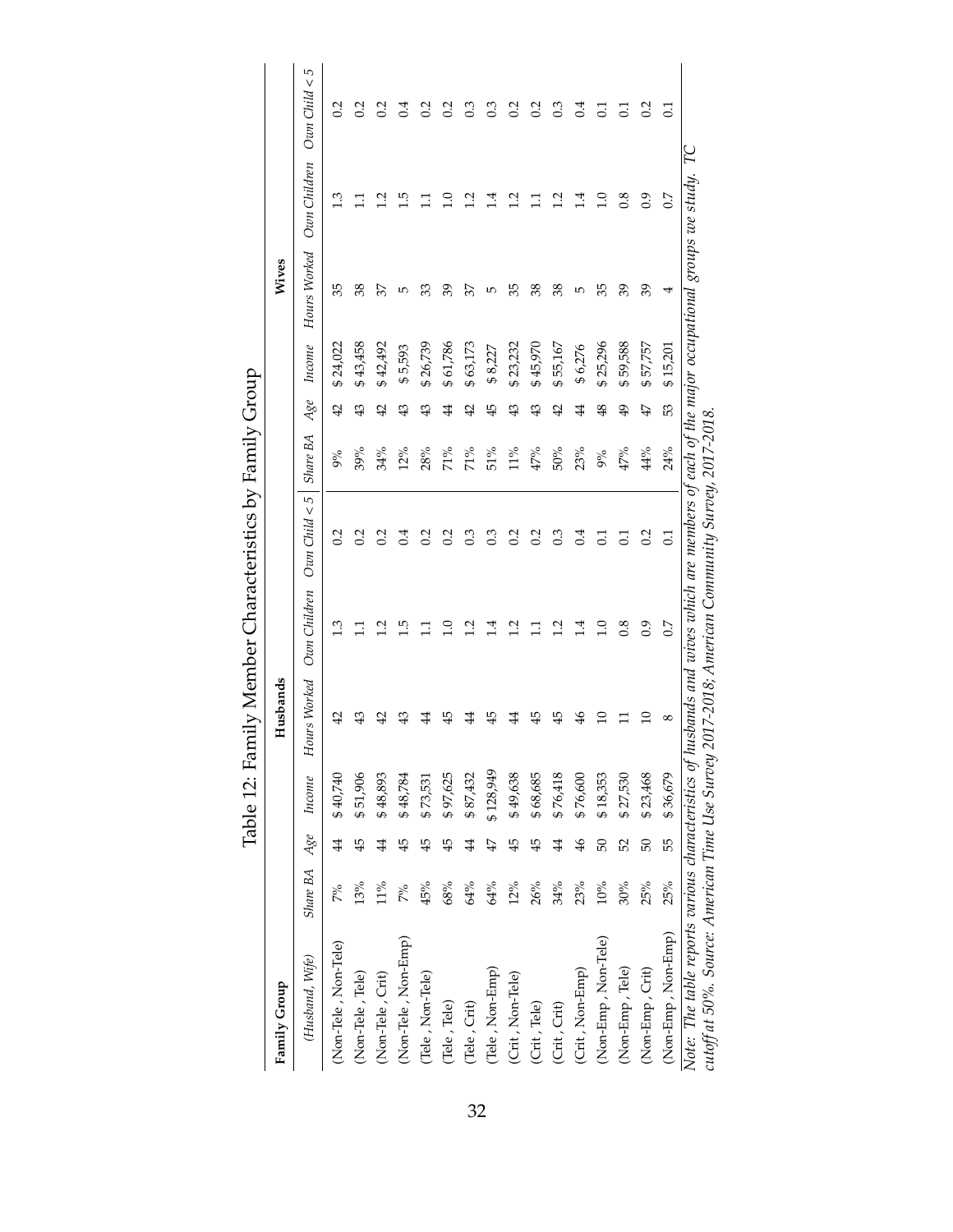| Family Group                                                                                                                                                                                                                                     |                     |                |           | Husbands      |                 |                   |          |                |          | Wives           |                |                    |
|--------------------------------------------------------------------------------------------------------------------------------------------------------------------------------------------------------------------------------------------------|---------------------|----------------|-----------|---------------|-----------------|-------------------|----------|----------------|----------|-----------------|----------------|--------------------|
| (Husband, Wife)                                                                                                                                                                                                                                  | Share BA Age Income |                |           | Hours Worked  | Own Children    | $Own$ Child $< 5$ | Share BA | Age            | Income   | Hours Worked    | Own Children   | $O$ an $Child < 5$ |
| (Non-Tele, Non-Tele)                                                                                                                                                                                                                             | 28%                 | 45             | \$56,406  |               |                 | 0.2               | 36%      | 43             | \$35,955 | 37              |                | 0.2                |
| (Non-Tele, Tele)                                                                                                                                                                                                                                 | $44\%$              | 45             | \$70,005  |               | $\supseteq$     | 0.2               | 66%      | $\overline{4}$ | \$68,675 | $\frac{4}{1}$   | $\overline{0}$ | 0.2                |
| (Non-Tele, Crit)                                                                                                                                                                                                                                 | 29%                 | 4              | \$56,542  |               | $\overline{c}$  | $0.\overline{3}$  | 47%      | $\overline{4}$ | \$49,502 | 37              | <u>ب</u>       | 0.3                |
| (Non-Tele, Non-Emp)                                                                                                                                                                                                                              | 23%                 | $\frac{4}{6}$  | \$65,224  | ₩             | <u>ت</u>        | 0.4               | 22%      | 4              | \$6,485  | 5               | م.<br>ا        | $\sim 1$           |
| (Tele, Non-Tele)                                                                                                                                                                                                                                 | 66%                 | $\frac{4}{6}$  | \$101,251 | 45            | Ξ               | 0.2               | 61%      | $\ddot{4}$     | \$43,862 | 36              | Ξ              | 0.2                |
| (Tele, Tele)                                                                                                                                                                                                                                     | 79%                 | 45             | \$118,996 | 45            | $\supseteq$     | 0.2               | 83%      | 43             | \$85,849 | $\frac{4}{1}$   | $\Xi$          | $\overline{0}$     |
| (Tele, Crit)                                                                                                                                                                                                                                     | 72%                 | $\overline{4}$ | \$101,111 | 45            | 12              | $0.\overline{3}$  | 76%      | $\overline{4}$ | \$66,159 | 37              | 12             | 3                  |
| (Tele, Non-Emp)                                                                                                                                                                                                                                  | 72%                 | $\ddot{4}$     | \$147,243 | $\frac{9}{5}$ | $\overline{11}$ | $0.\overline{3}$  | 57%      | 45             | \$8,362  | Б               | ₫.             | $0.\overline{3}$   |
| (Crit, Non-Tele)                                                                                                                                                                                                                                 | 20%                 | $\overline{4}$ | \$60,479  | 4             | 1.2             | 0.2               | $31\%$   | $\frac{4}{3}$  | \$33,622 | 37              | $\frac{1}{2}$  | 0.2                |
| (Crit, Tele)                                                                                                                                                                                                                                     | 34%                 | 45             | \$77,602  | 45            | Ξ               | 0.2               | 63%      | $\frac{43}{5}$ | \$64,584 | $\overline{40}$ | $\Xi$          | 0.2                |
| (Crit, Crit)                                                                                                                                                                                                                                     | 34%                 | $\overline{4}$ | \$76,418  | 45            | $\overline{c}$  | 0.3               | 50%      | 42             | \$55,167 | 38              | $\overline{c}$ | $0.\overline{3}$   |
| (Crit, Non-Emp)                                                                                                                                                                                                                                  | 23%                 | $\frac{4}{6}$  | \$76,600  | $\frac{4}{6}$ | $\vec{1}$       | 0.4               | 23%      | $\ddagger$     | \$6,276  | 5               | $\vec{=}$      | 0.4                |
| (Non-Emp, Non-Tele)                                                                                                                                                                                                                              | 20%                 | 51             | \$24,082  | ≘             | 0.9             | $\Xi$             | 28%      | $\overline{6}$ | \$37,426 | 37              | 0.9            | $\Xi$              |
| (Non-Emp, Tele)                                                                                                                                                                                                                                  | 41%                 | 51             | \$28,942  |               | 0.8             | $\Xi$             | 65%      | $\overline{6}$ | \$89,019 | 42              | 0.8            | $\Xi$              |
| (Non-Emp, Crit)                                                                                                                                                                                                                                  | 25%                 | 50             | \$23,468  | $\Xi$         | 0.9             | 0.2               | 44%      | 47             | \$57,757 | 39              | 0.9            | 0.2                |
| (Non-Emp, Non-Emp)                                                                                                                                                                                                                               | 25%                 | 55             | \$36,679  | $^{\circ}$    | 0.7             | $\rm{C}$          | 24%      | 53             | \$15,201 | 4               | 0.7            | $\Xi$              |
| Note: The table reports various characteristics of husbands and wives which are members of each of the major occupational groups we study. TC<br>cutoff at 25%. Source: American Time Use Survey 2017-2018; American Community Survey, 2017-2018 |                     |                |           |               |                 |                   |          |                |          |                 |                |                    |
|                                                                                                                                                                                                                                                  |                     |                |           |               |                 |                   |          |                |          |                 |                |                    |

Table 13: Family Member Characteristics by Family Group Table 13: Family Member Characteristics by Family Group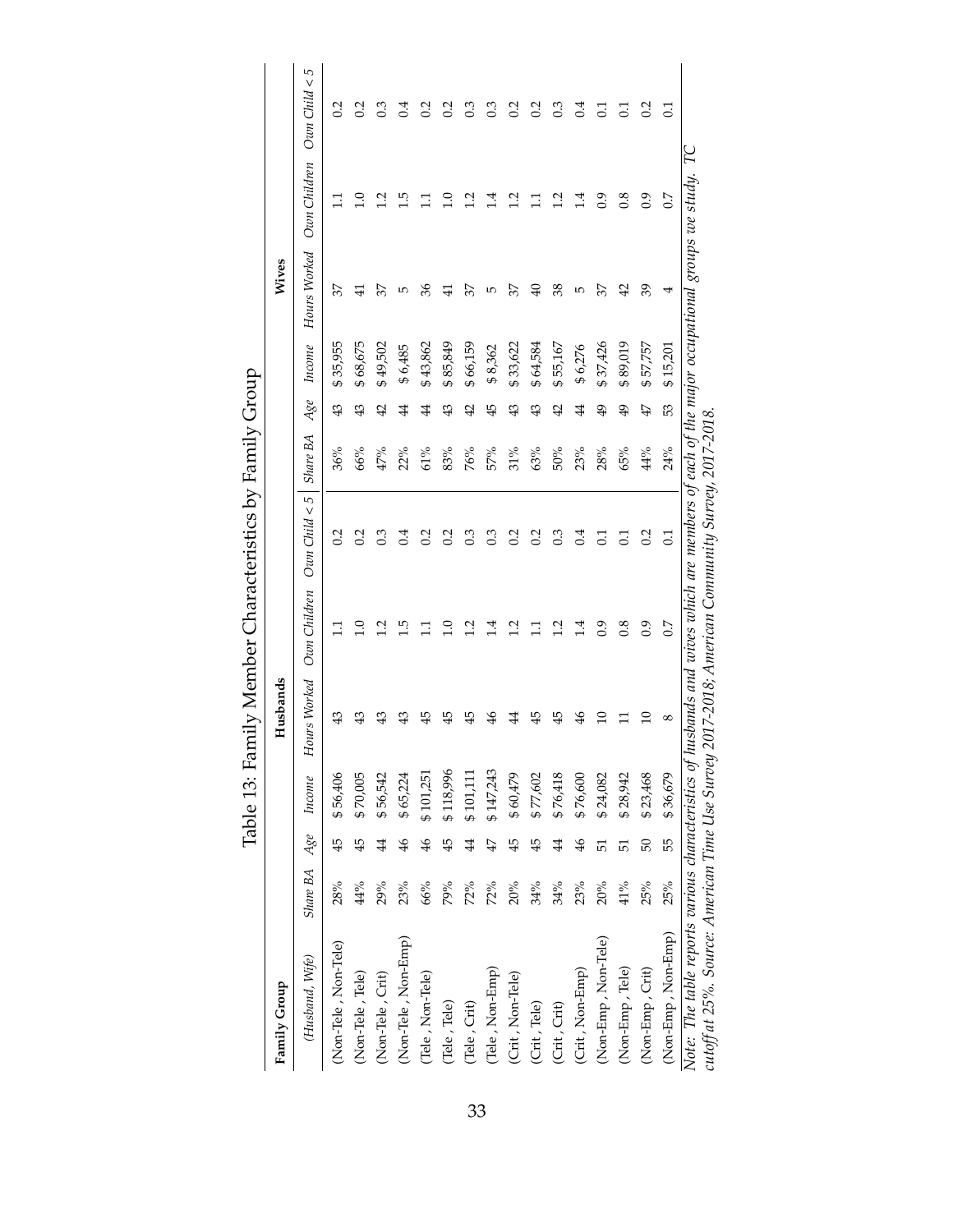| <b>Family Group</b><br>(husband, wife) | (weekly hours) | (weekly hours) | (percent of group) |
|----------------------------------------|----------------|----------------|--------------------|
|                                        |                |                |                    |
| (Non-Tele, Non-Tele)                   | $\overline{4}$ | 7              | 14%                |
| (Non-Tele, Tele)                       | 4              | 6              | 13%                |
| (Non-Tele, Critical)                   | 5              | 5              | 23%                |
| (Non-Tele, Not Employed)               | 5              | 11             | 20%                |
| (Tele, Non-Tele)                       | 7              | 10             | 17%                |
| (Tele, Tele)                           | 5              | 7              | 22%                |
| (Tele, Critical)                       | 5              | 7              | 22%                |
| (Tele, Not Employed)                   | 7              | 13             | 27%                |
| (Critical, Non-Tele)                   | $\mathbf{1}$   | 3              | $4\%$              |
| (Critical, Tele)                       | 4              | 6              | 17%                |
| (Critical, Critical)                   | 5              | 8              | 18%                |
| (Critical, Not Employed)               | $\overline{4}$ | 17             | 14%                |
| (Not Employed, Non-Tele)               | 9              | 6              | 26%                |
| (Not Employed, Tele)                   | 8              | 6              | 26%                |
| (Not Employed, Critical)               | 9              | 4              | 21%                |
| (Not Employed, Not Employed)           | 4              | 11             | 13%                |

Table 14: Childcare by Family Occupational Group

*Note: The table reports the average childcare hours per week by spouse for each family occupation group. Groups are reported in column one as (husband, wife) pairs. The final column ("High Husband Childcare") reports the share of husbands in this family group which provide childcare hours in excess of the average married woman in the economy. TC classifications by 25% cutoff. Source: American Time Use Survey 2017-2018; American Community Survey 2017-2018.*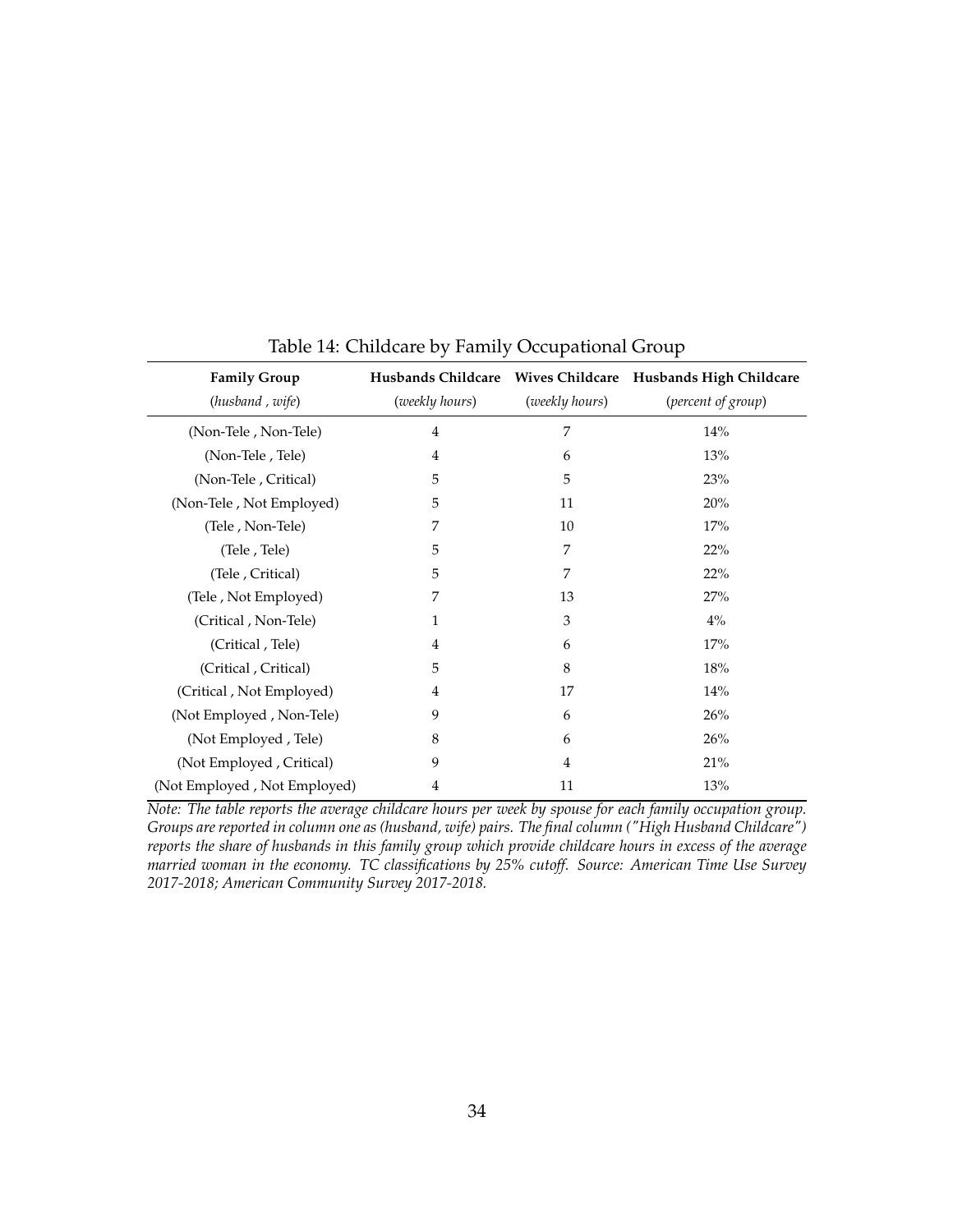| <b>All Couples</b>   | Wife Non-Tele |           |           | Wife Tele Wife Crit Wife Non-Emp | <b>Total</b> |
|----------------------|---------------|-----------|-----------|----------------------------------|--------------|
| Husb Non-Tele        | $4\%$         | 8%        | 2%        | 6%                               | 20%          |
| Husb Tele            | 3%            | 24%       | $5\%$     | 11%                              | 42%          |
| Husb Crit            | 2%            | 8%        | 3%        | 6%                               | 19%          |
| Husb Non-Emp         | $1\%$         | 5%        | 2%        | 11%                              | 19%          |
| Total                | 10%           | 44%       | 12%       | 34%                              | 100%         |
| No Children          | Wife Non-Tele | Wife Tele | Wife Crit | Wife Non-Emp                     | Total        |
| Husb Non-Tele        | 3%            | 8%        | 2%        | 4%                               | 17%          |
| Husb Tele            | 3%            | 24%       | 4%        | 9%                               | 40%          |
| Husb Crit            | 2%            | $7\%$     | 3%        | 4%                               | 17%          |
| Husb Non-Emp         | 2%            | 6%        | 2%        | 17%                              | 26%          |
| Total                | 9%            | 45%       | 11%       | 34%                              | 100%         |
| <b>With Children</b> | Wife Non-Tele | Wife Tele | Wife Crit | Wife Non-Emp                     | Total        |
| Husb Non-Tele        | $4\%$         | 8%        | 3%        | $7\%$                            | 22%          |
| Husb Tele            | 3%            | 23%       | 5%        | 13%                              | 44%          |
| Husb Crit            | 2%            | 8%        | 4%        | 6%                               | 21%          |
| Husb Non-Emp         | $1\%$         | $4\%$     | 1%        | $7\%$                            | 13%          |
| <b>Total</b>         | 10%           | 44%       | 13%       | 33%                              | 100%         |

Table 15: Distribution of Couples by Family Group

*Note: The table reports the share of couples by husband-wife occupation types. Telecommuting classifications are made according to the TC 25% cut-off. Source: American Time Use Survey, 2017-2018; American Community Survey, 2017-2018.*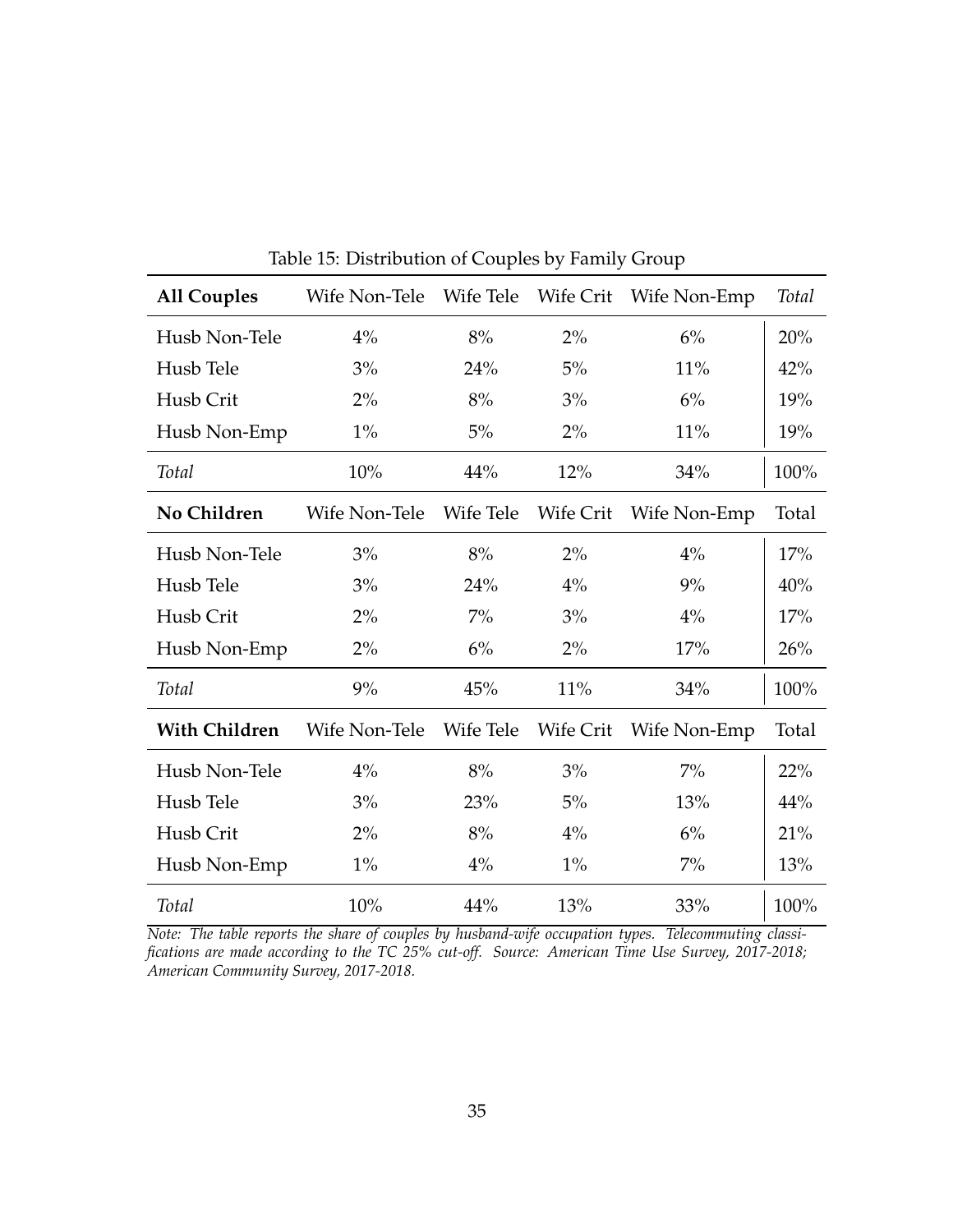| <b>All Couples</b>   |              |              | <b>Wives</b> |           |
|----------------------|--------------|--------------|--------------|-----------|
|                      |              | Not Employed | Part-Time    | Full-Time |
|                      | Not Employed | 6%           | $2\%$        | 6%        |
| Husbands             | Part-Time    | $2\%$        | $1\%$        | 3%        |
|                      | Full-Time    | 22%          | 13%          | 45%       |
| No Children          |              |              | <b>Wives</b> |           |
|                      |              | Not Employed | Part-Time    | Full-Time |
|                      | Not Employed | 9%           | $2\%$        | 8%        |
| Husbands             | Part-Time    | 2%           | $2\%$        | 4%        |
|                      | Full-Time    | 17%          | 10%          | 46%       |
| <b>With Children</b> |              |              | <b>Wives</b> |           |
|                      |              | Not Employed | Part-Time    | Full-Time |
|                      | Not Employed | $4\%$        | $1\%$        | 5%        |
| Husbands             | Part-Time    | $1\%$        | $1\%$        | 2%        |
|                      | Full-Time    | 25%          | 15%          | 44%       |

Table 16: Distribution of Couples by employment status

*Note: The table reports the share of couples by employment and full-time, part-time status of each spouse. Source: American Community Survey, 2017-2018.*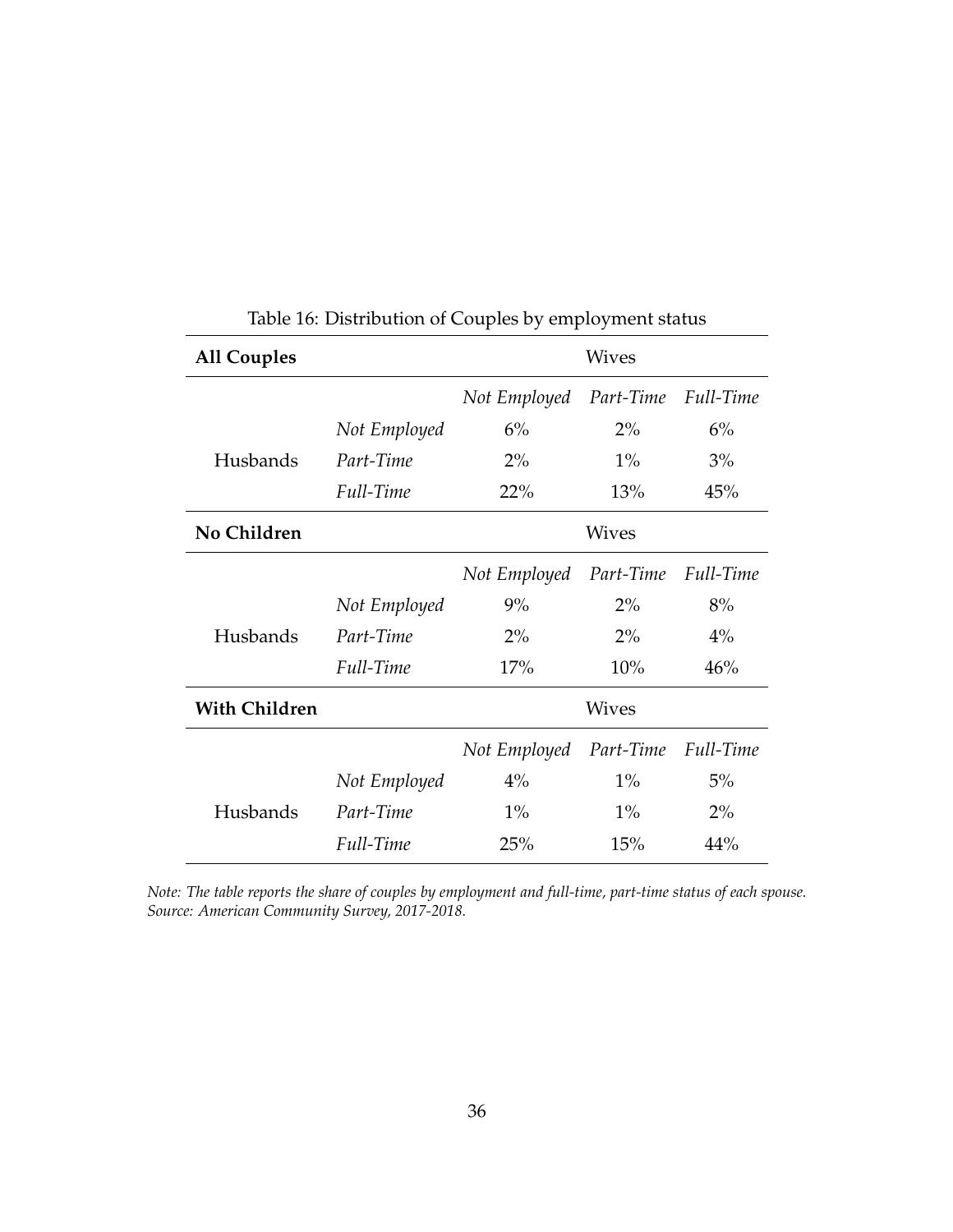|                      | All Individuals Can Telecommute Did Telecommute |     | Days Telecommute |
|----------------------|-------------------------------------------------|-----|------------------|
| single men           | 24%                                             | 19% | 17               |
| single women         | 27%                                             | 23% | 21               |
| married men          | 42%                                             | 37% | 29               |
| married women        | 39%                                             | 34% | 38               |
| No Children          |                                                 |     |                  |
| single men           | 26%                                             | 21% | 17               |
| single women         | 30%                                             | 26% | 23               |
| married men          | 37%                                             | 32% | 25               |
| married women        | 33%                                             | 28% | 33               |
| <b>With Children</b> |                                                 |     |                  |
| single men           | 17%                                             | 14% | 15               |
| single women         | 21%                                             | 18% | 19               |
| married men          | 45%                                             | 39% | 30               |
| married women        | 42%                                             | 38% | 41               |

Table 17: Telecommuting by Gender, Marital Status, and Children

*Note: Table reports those who said they are able to telecommute (column 1); those that were able and did telecommute (column 2); and the approximate days per year telecommuting, for those which were able. Source: American Time Use Survey, 2017-2018.*